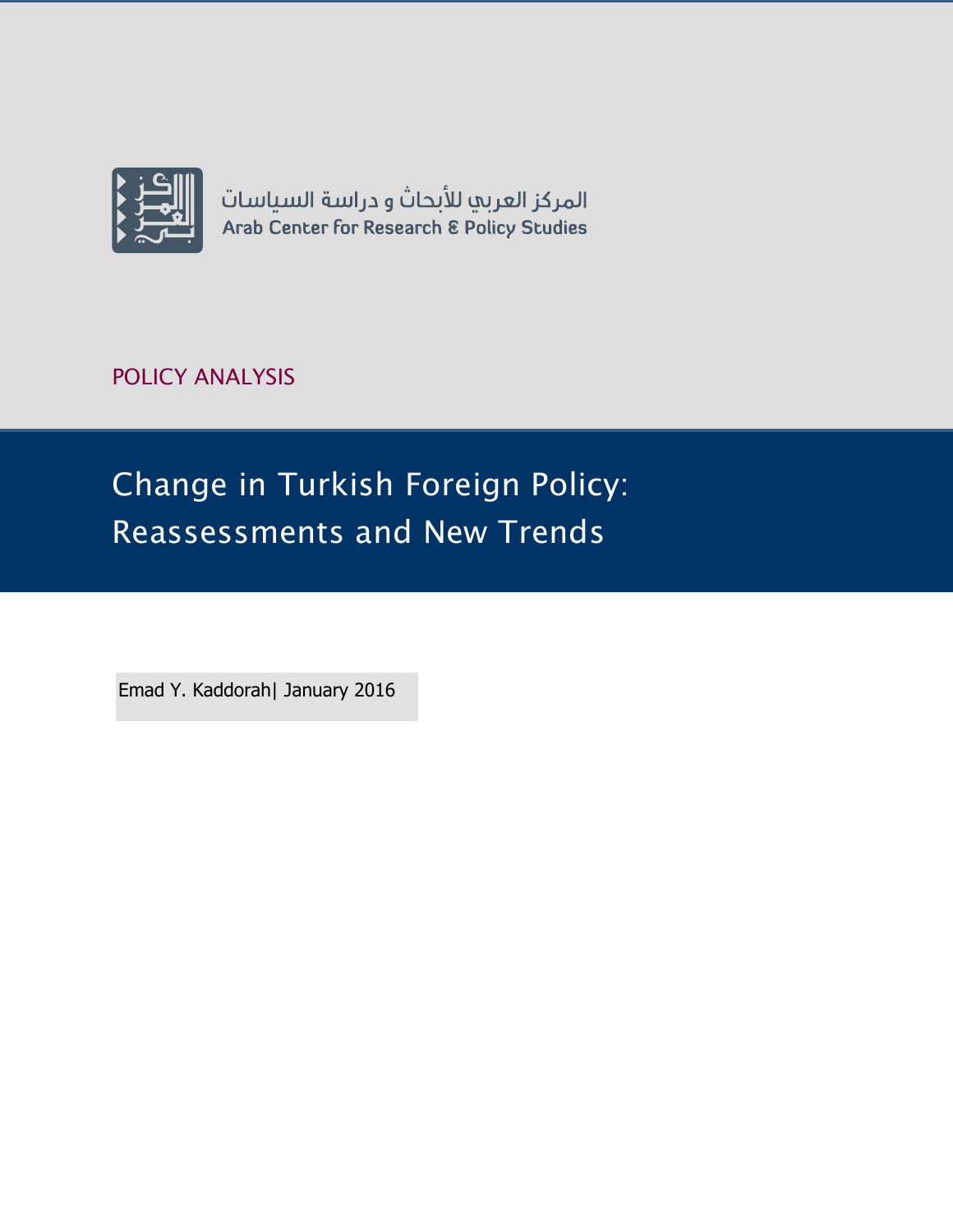Change in Turkish Foreign Policy: Reassessments and New Trends

Series: Policy Analysis

Emad Y. Kaddorah| January 2016

\_\_\_\_\_\_\_\_\_\_\_\_\_\_\_\_\_\_\_\_\_\_\_\_\_\_\_\_

Copyright © 2015 Arab Center for Research and Policy Studies. All Rights Reserved.

The Arab Center for Research and Policy Studies is an independent research institute and think tank for the study of history and social sciences, with particular emphasis on the applied social sciences.

The Center's paramount concern is the advancement of Arab societies and states, their cooperation with one another and issues concerning the Arab nation in general. To that end, it seeks to examine and diagnose the situation in the Arab world - states and communities- to analyze social, economic and cultural policies and to provide political analysis, from an Arab perspective.

The Center publishes in both Arabic and English in order to make its work accessible to both Arab and non-Arab researchers.

## **Arab Center for Research and Policy Studies**

PO Box 10277 Street No. 826, Zone 66

Doha, Qatar

Tel.: +974 44199777 | Fax: +974 44831651

[www.dohainstitute.org](file:///C:/Users/dena.qaddumi/Desktop/www.dohainstitute.org)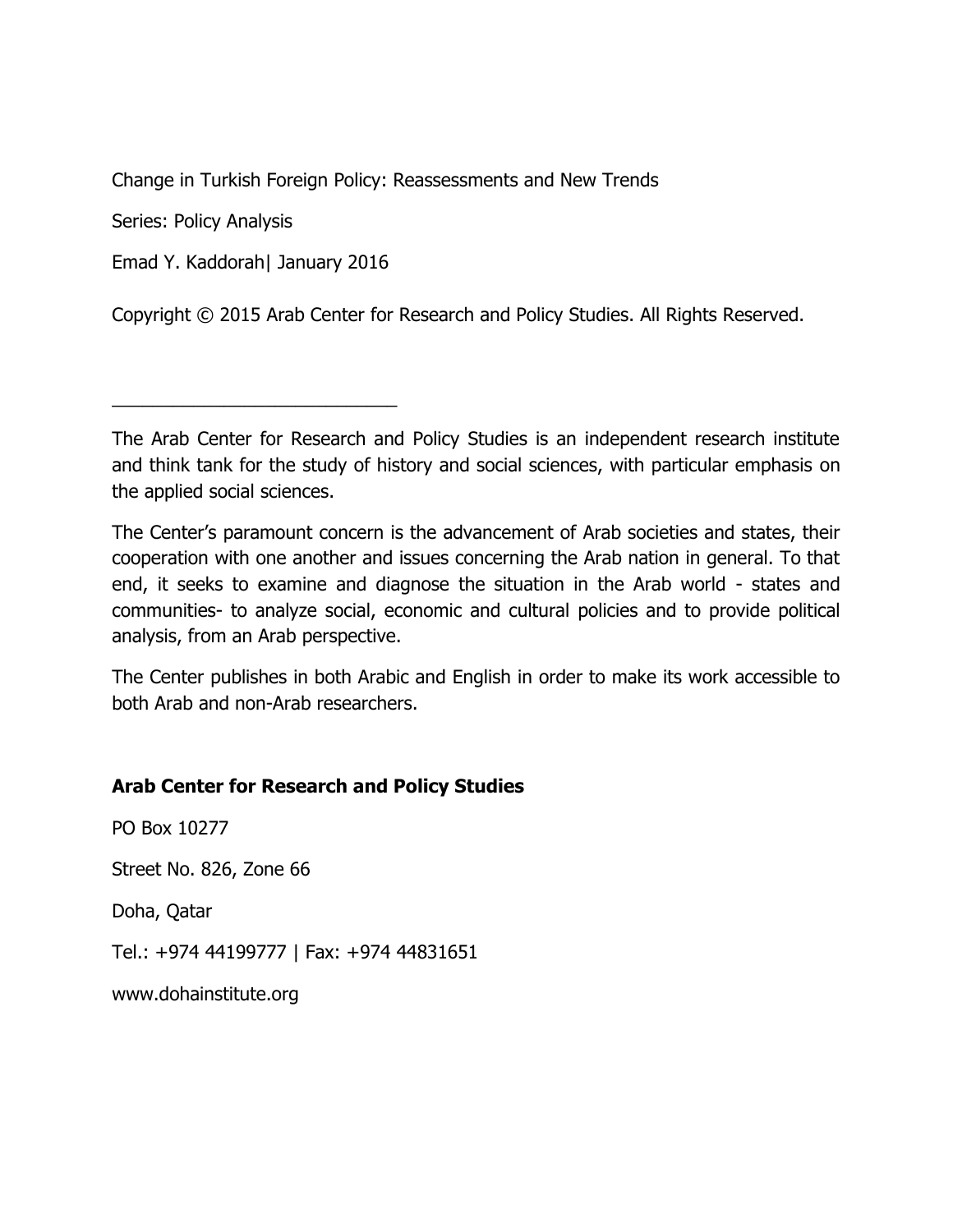# Table of Contents

| <b>Introduction</b>                                                          |          |
|------------------------------------------------------------------------------|----------|
| The New Approach: Action via International Alliances and Political Consensus | <b>2</b> |
| 1. The Regional Role with Allies                                             | 3        |
| 2. Turkey's Humanitarian Approach to International Relations                 | 5        |
| 3. "The Restoration of Turkey": the Priority of Democracy, Economy, and an   |          |
| <b>International Role</b>                                                    | 8        |
| 4. "Consensus Politics" and Regaining Initiative                             | 9        |
| <b>Turkish Foreign Policy and Issues of National Security</b>                | 11       |
| 1. The Safe Zone: Will it Solve Turkey's Problems in the Neighbourhood? 12   |          |
| 2. Is it Time for Turkey to Show its Power?                                  | 16       |
| <b>Conclusion</b>                                                            | 19       |
| <b>Bibliography</b>                                                          | 21       |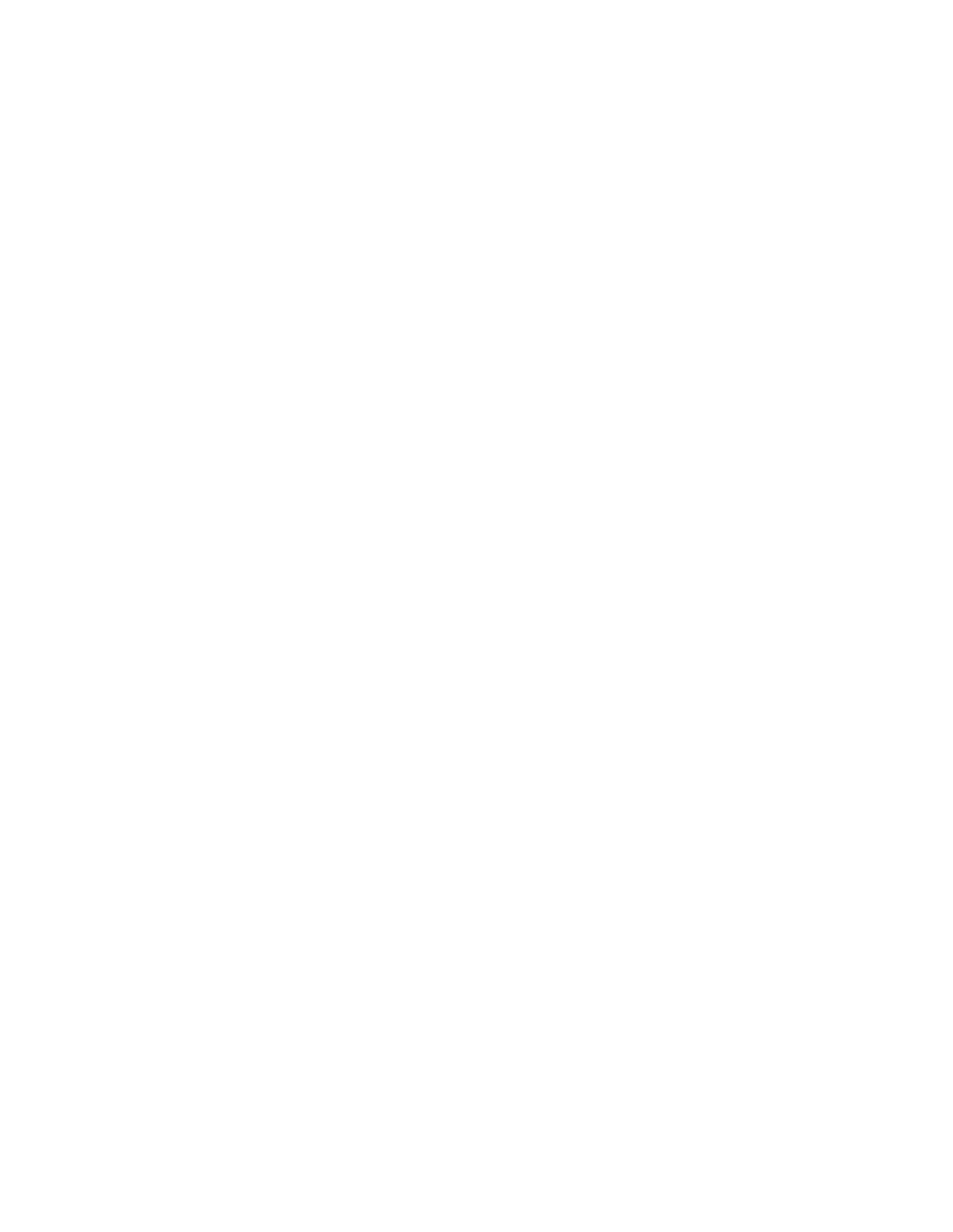# <span id="page-4-0"></span>Introduction

A gradual shift in Turkish foreign policy has been underway since 2012. In view of Turkey's complex regional problems as well as growing domestic challenges over the last four years, the Justice and Development Party (AKP) has undertaken both intellectual and political reviews of its foreign policy, which had been in effect unchanged since the party came to power in 2002. The key change lies in Turkey's effort to work effectively with Western alliances in its immediate proximity, and to avoid undertaking unilateral action. This contrasts with Turkey's previous efforts to play an independent regional role and set the region's agenda. Ankara is also seeking to revive its regional role in preparation for a security and military intervention, aiming to show its power and capacity for deterrence in coordination with its allies.

The new approach was formed based on thinking that developed in the aftermath of the Arab Spring revolutions, a period that saw negative implications for Turkey. The first review, in 2012, looked at the need for NATO intervention as a way to bring about change in the Middle East, especially in view of the worsening crisis in Syria. It emphasized the important role Turkey could play as a key member of NATO. The second review, in 2013, discussed an approach of "humanitarian diplomacy," which gave priority to humanitarian action and focused on expanding Turkey's activities on the international stage. This was developed in the midst of worsening problems, in particular an increase in tensions with many states in the region. The third review, in 2014, affirmed the need for a "Turkish restoration" by strengthening the nation's democracy, economy, and renewed diplomatic activism in the region. This could be achieved through strategic international alliances.

The results of the parliamentary elections in November 2015 gave renewed momentum to the AKP and added both political and moral support to its foreign policy positions, which had until then been subject to considerable domestic and foreign criticism. After its victory, the AKP followed a policy of "consensus politics" in order to ensure domestic peace. This enabled the party to fulfill a regional role based on agreement with Turkey's allies over common goals and collective international action against new threats. This re-assessment, then, can be seen as very much in line with the previous reviews.

This paper discusses the changes underway in Turkish foreign policy in the post Arab Spring period through an analysis of the intellectual and policy reviews of the AKP and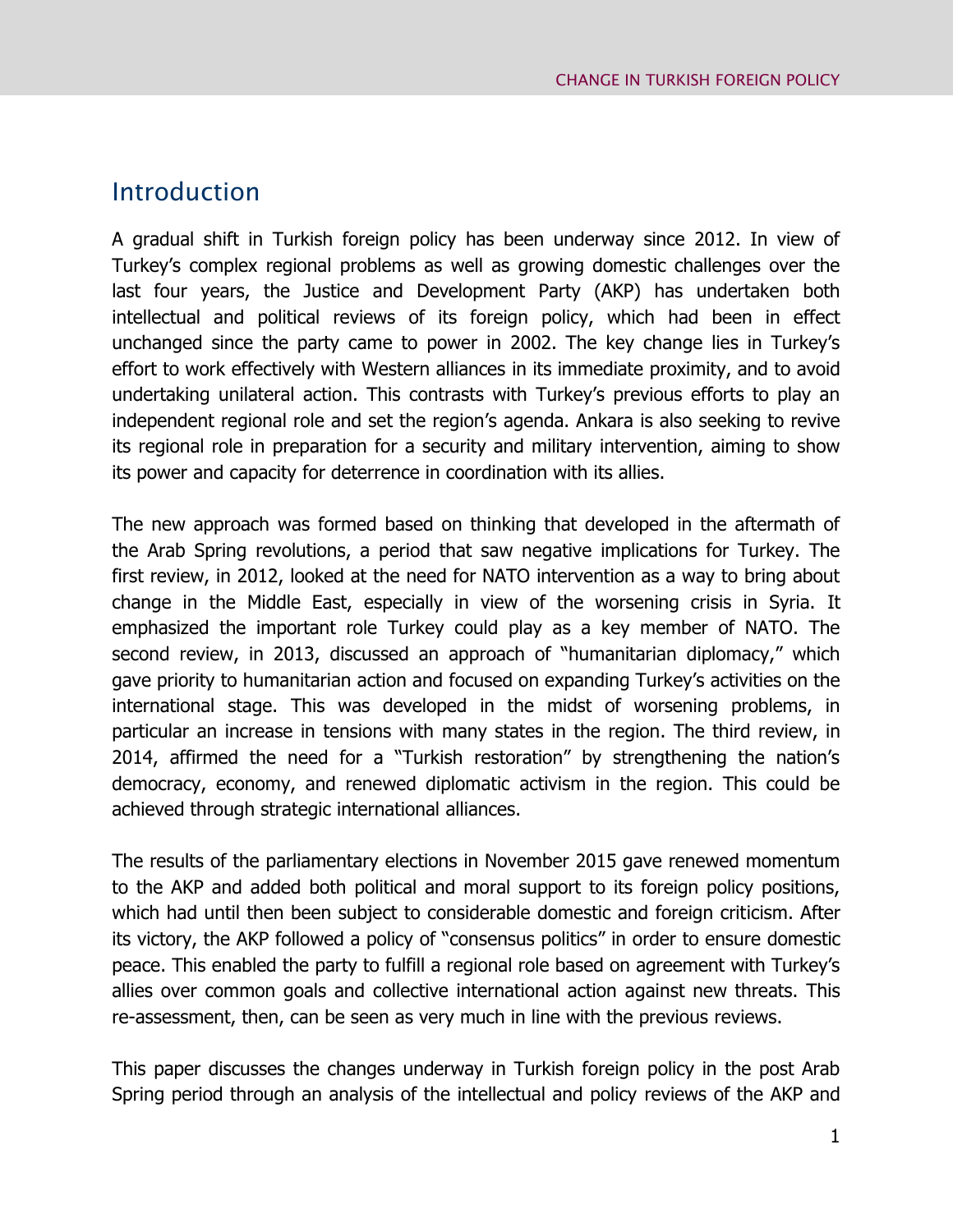the extent to which these have contributed to the new approach. It further assesses the extent of influence that the decisive parliamentary election results of November 2015 had on such approach. With these points in mind, the paper goes on to discuss Turkey's national security priorities in light if growing regional threats, with a focus on the creation of a "safe zone" in northern Syria, which Turkey and the United States have agreed to turn into an ISIL-free zone. It questions how much such a zone will diminish Turkish concerns about ISIL, the Kurds, and refugees. Given the increasing influence of international and regional players in Syria, the paper considers Turkey's options, particularly following Russian military intervention, and the likelihood of Turkey resorting to military intervention in conjunction with its allies. This is considered within the frame of Turkey's desire to display its capabilities and preserve the balance of power in the region.

# <span id="page-5-0"></span>The New Approach: Action via International Alliances and Political Consensus

According to the International Relations concept of the balance of power, states that are at a disadvantage in the balance of power will (or at least should) form an alliance against a potentially hegemonic state, and generally adopt measures in order to boost capabilities so long as the balance is not in their favor. Such states may also opt for a self-conscious balancing role, changing sides as necessary to preserve the equilibrium, because its absence will have serious ramifications. $<sup>1</sup>$  This means that rational states</sup> monitor their wider regional environment and any developments in their sphere, keeping track of the rise and decline of regional and international roles and the effect of this on their future power, role, and status. Whenever shifts take place, states outside the balance of power change or adjustment strategic orientations, as a way of defending the position of the state and to preserve the equilibrium.

Turkey, whose regional role has been weakened, has begun to look for alternatives to correct the balance of power and so confront growing regional threats. A new Turkish foreign policy approach started to crystallize in 2012 with a series of consecutive intellectual and political reviews, which developed gradually, as regional conditions changed and challenges grew in severity, in particular alongside the events of the Arab

<sup>&</sup>lt;sup>1</sup> Martin Griffiths et al., *International Relations: The Key Concepts* (London and New York: Routledge, third edition, 2014), p. 19.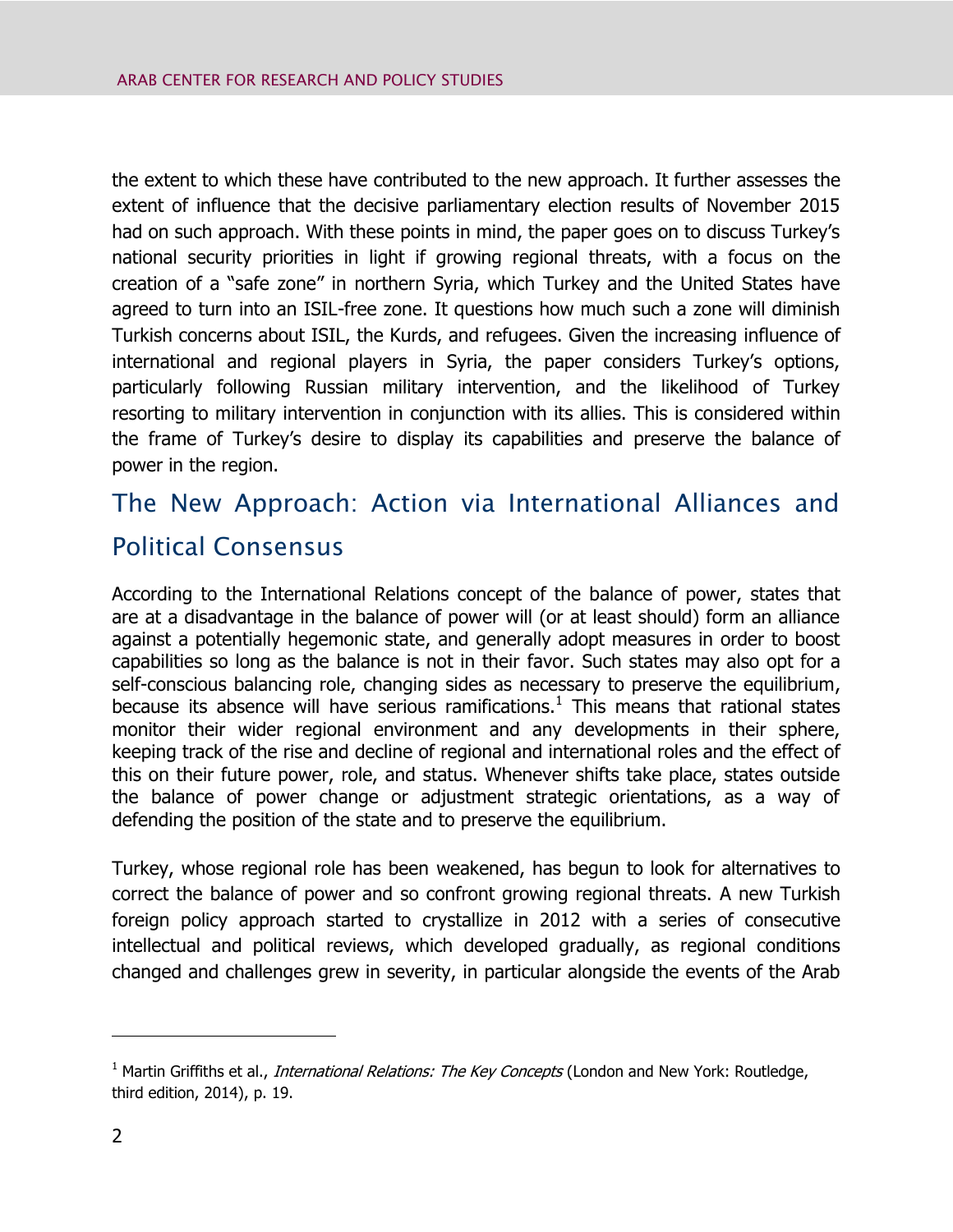Spring and its aftermath. The process of change can be traced according to the four themes below:

### <span id="page-6-0"></span>**1. The Regional Role with Allies**

At first, the success of a number of the Arab Spring revolutions in 2011 seemed as though they might bolster Turkey's regional role. They gave Turkey opportunities to promote the AKP model of democratic change and economic growth. Once obstacles to real change in the region began to appear, especially with the dwindling chances for the success of the Syrian revolution, Turkey's policies came under internal and external criticism. This sparked the first review of foreign policy approach, in Spring 2012, by AKP leader Ahmet Davutoglu, who realized the extent of the difficulties obstructing the success of the Syrian revolution, and the extent of the international and regional support for the Syrian regime. This presented a threat to Turkey's role, and therefore raised the possibility of rival powers in the region becoming dominant.

During this phase, two key issues were identified which shaped foreign policy thinking: first, the need to resolve the Syrian crisis quickly so as to avoid negative repercussions and ensure the stability of the new regimes in the region; and second, the difficulty of changing the situation by unilateral Turkish effort or intervention. The alternative to this situation meant that Turkey had to rely on coordination with its allies to correct the disrupted balance of power.

Davutoglu initially thought that NATO was the best option. For one, NATO had successfully managed to lead a process of democratic change in Eastern Europe, and the fact that Turkey was a member and would be defended in case of a threat. Additionally, NATO had already intervened in the region, playing a military role in removing the Gaddafi regime in Libya shortly before.

In this first review, Davutoglu affirmed the need for action with allies: "In the face of a rapidly changing and complex security environment and the global financial downturn, no single actor alone is capable of providing security. In this regard, [a] comprehensive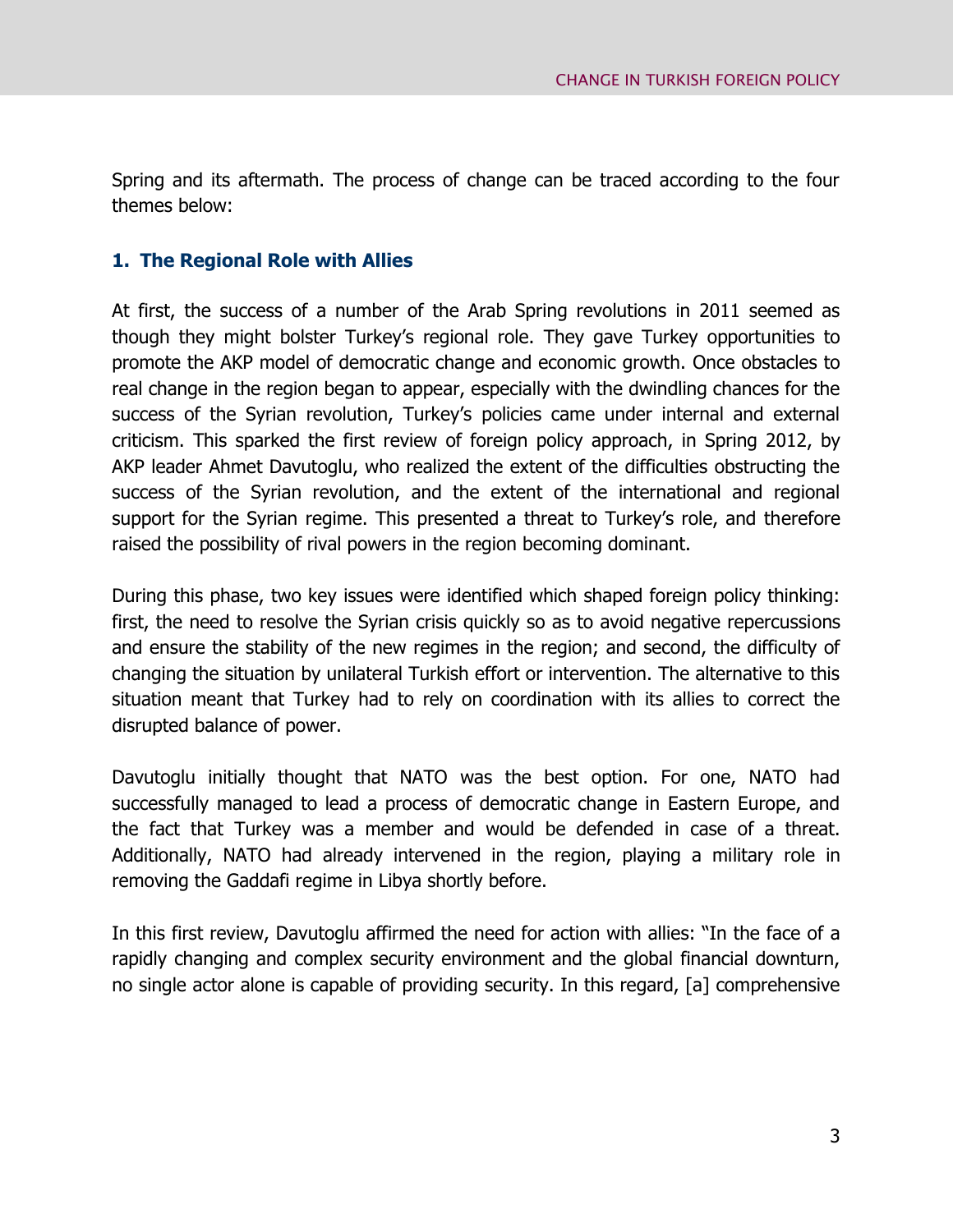approach is the name of the game."<sup>2</sup> He then expressed Turkey's newly formed desire to intervene by means of NATO specifically:

Concerning the developments in the Middle East and the response of NATO toward these events, I see parallels between Eastern Europe in the early 1990s and the current developments in the Middle East. It is generally accepted that NATO played an important role in the transformation of Eastern Europe, and this role has been praised by many commentators. NATO paved the way for peaceful changes in Eastern Europe, and we must keep in mind NATO's success in this respect. What we are witnessing today is the dissolution of Cold War political and economic structures in the Middle East, and NATO must play a constructive role in the ongoing transformations in our neighborhood … Until now, old regimes in the Middle East have survived the tides of change … the Middle Eastern region remained immune to the changes taking place elsewhere [at the end of the Cold War] … NATO must side with the people of this region and support genuine demands for change … Keeping in mind the background of the Arab Spring … democratic transformation should be supported, results of the elections must be accepted - in other words, 'the right side must be supported. $3$ 

Davutoglu's new comprehensive approach called for expansion of NATO action to cover the Middle East region; part of collective action in which Turkey would play a pivotal role:

The tragic events of 9/11, the subsequent invasion of Afghanistan and the following developments heralded a new era in NATO's history and the role of Turkey within the Alliance structure. Afghanistan was NATO's first 'out of area' mission beyond Europe, and the aim was to contribute to the stabilization and reconstruction of this country. In this era, along with the changing nature of the threats against the Alliance, NATO started to counter threats such as terrorism and the proliferation of weapons of mass destruction. Unlike in the Cold War years, possible threats that NATO had to deal with were much more diverse,

<sup>&</sup>lt;sup>2</sup> Ahmet Davutoglu, "Transformation of NATO and Turkey's Position," Perceptions, vol. 17, no. 1 (Spring 2012), p. 14.

 $3$  Ibid., pp. 10-12.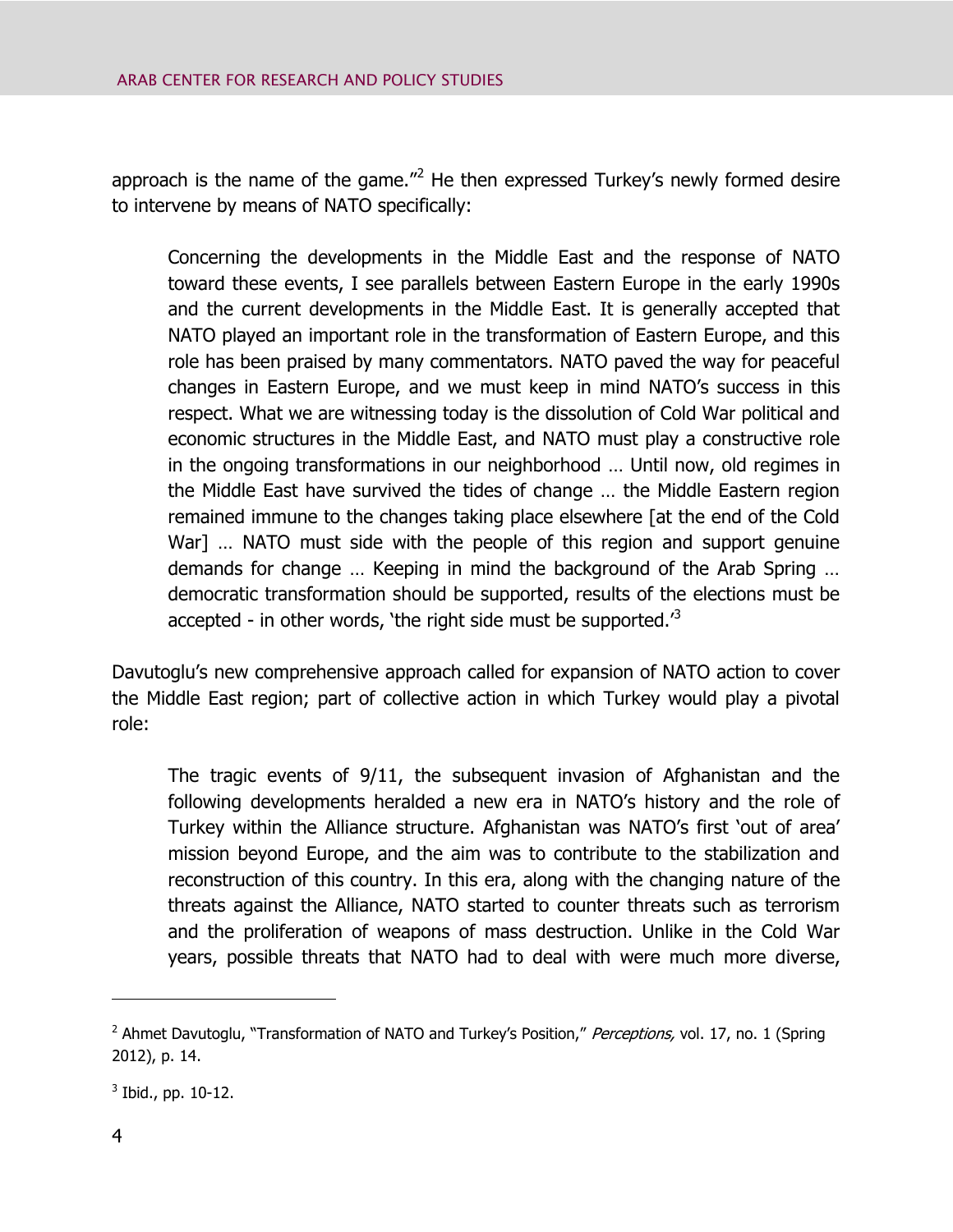diffuse in nature and difficult to counteract. Turkey's geographical position and cultural characteristics made it a crucial ally in combatting the threats of the contemporary world ... With Turkish troops and assets deployed in on-going NATO missions and operations in three continents, and extensive contributions in soft security terms - reaching out to Central Asia, Caucasus, Middle East and Northern Africa through NATO's partnership mechanisms, Turkey has proven to be a staunch member of the Alliance, and a net contributor to both regional and global peace and security. Due to her geographical proximity as well as cultural and historical ties with the Balkans, Caucasus, Central, Asia and the Middle East, Turkey plays a special role in the Alliance's outreach to its partners in these regions. Turkey will continue to be an asset and an influential actor within NATO if future needs arise for further NATO involvement in the Middle East.  $4$ 

## <span id="page-8-0"></span>**2. Turkey's Humanitarian Approach to International Relations**

Turkish foreign policymakers faced a very difficult year in 2013. Not only did they have to deal with challenges on the regional level in the Arab region, but also the sweeping doubts and criticisms of the foundations of Turkey's entire foreign policy, which amounted to accusations that they were architects of a plan based on idealistic dreams. The AKP also began to face internal challenges, perhaps a reflection of the external crises. Tense relations with a number of states in the region presented an opportunity for the Turkish opposition to launch a campaign against the AKP, accusing the party of causing rather than solving problems. The opposition took to the streets, notably with the Gezi Park protests in the summer of 2013. These protests were accompanied by accusations of corruption leveled against a number of ministers and officials following the rupture with the Fethullah Gulen movement in December 2013.

At this sensitive time, the lack of response from Turkey's allies to its repeated calls to contain the Syrian crisis had serious consequences. Since NATO declined to intervene, Turkey felt that the West had undermined Ankara's role in the region. Former Turkish president Abdullah Gul expressed this at the time, saying: "Turkish mediation efforts early on in the war were not supported and were even undermined by western

<sup>&</sup>lt;sup>4</sup> Ibid., pp. 16-17.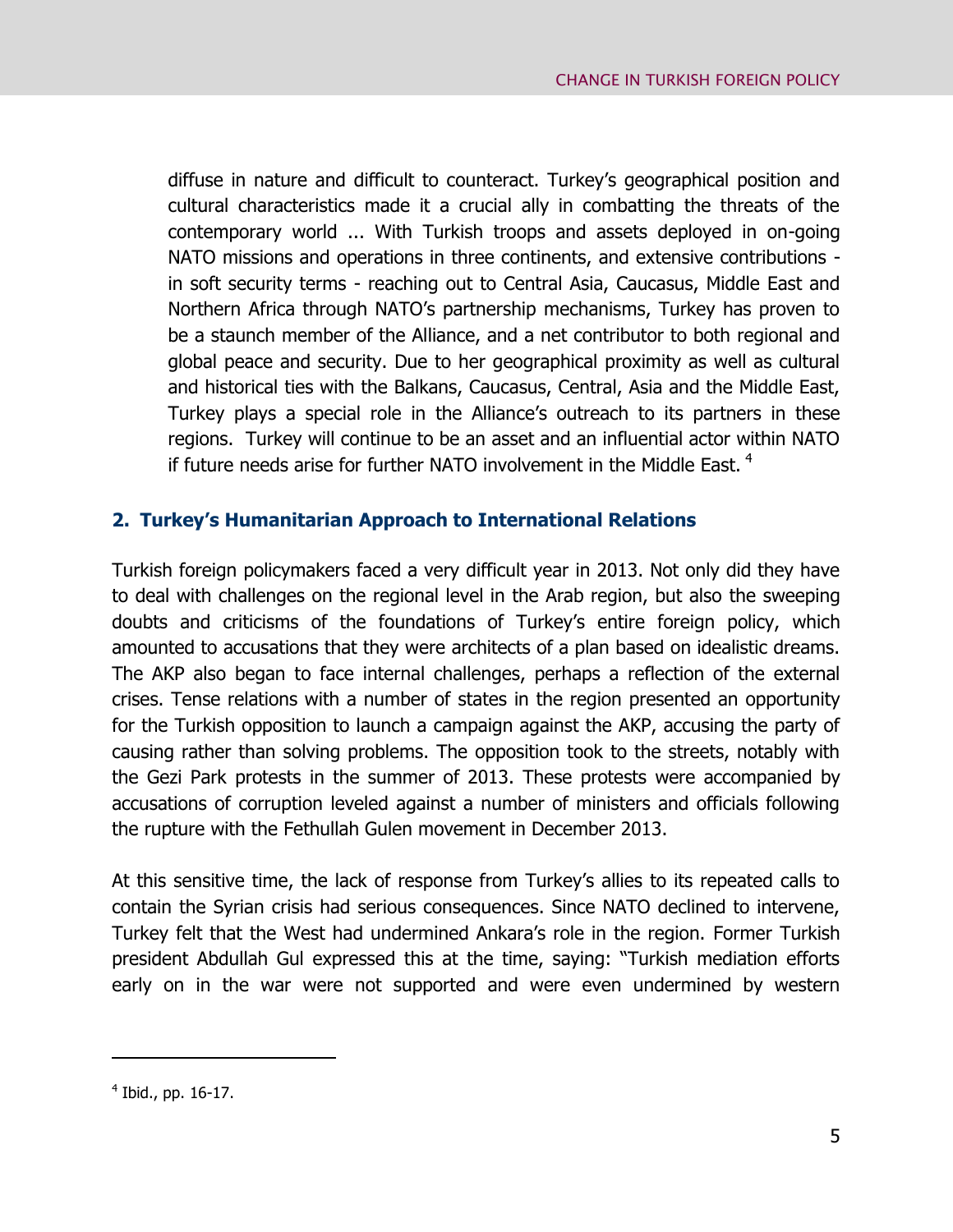powers."<sup>5</sup> Turkey seems to have concluded from this incident that it was not possible to rely on NATO to play a role in the region, and that events in Libya would not be replayed in Syria. The situation was made worse by the ousting of President Mohammed Morsi in Egypt and the military takeover there. Similarly, the security vacuum and instability in Libya increased Turkey's isolation and threatened its regional role with premature eclipse.

Turkey was pushed onto the defensive and at times adopted the traditional political discourse of isolation.<sup>6</sup> This position, however, contradicted the AKP's dynamic nature and diplomatic activity, and also weakened its influence both at home and abroad. The suggestion, moreover, was met with broad criticism and gave the opposition the chance to demonstrate its opinions of the AKP and its policies.

Turkey was at a crossroad at this point, a position that was reflected in Ahmet Davutoglu's second policy review in 2013:

There are three positions that can be taken vis-à-vis the accelerating pace of the flow of history. This first position is to resist the change, withdraw into domestic confines and remain stuck in the status quo, due to the fear of change. Generally, the pace of this fast-moving stream overtakes those who take this first position. The second position is to float in this flux as far as possible, believing that one lacks the power, and hence the will, to initiate change. The third position is to take an active stance, based on a sound awareness that one is a subject that affects the dynamic flow of history, rather than an ordinary and passive component of it. $^7$ 

<sup>&</sup>lt;sup>5</sup> Simon Tisdall, "In exclusive interview, president Abdullah Gul says Syria risks becoming `Afghanistan on the shores of the Mediterranean'," The Guardian, November 3, 2013, at: http://bit.ly/1NsjWXK.

<sup>&</sup>lt;sup>6</sup> "Turkey not 'lonely' but dares to do so for its values and principles, says PM adviser," Turkish Weekly, August 26, 2013, at: http://bit.ly/1PhEAKq.

<sup>&</sup>lt;sup>7</sup> Ahmet Davutoglu, "Turkey's humanitarian diplomacy: objectives, challenges and prospects," Nationalities Papers, vol. 41, no. 6 (2013), p. 865.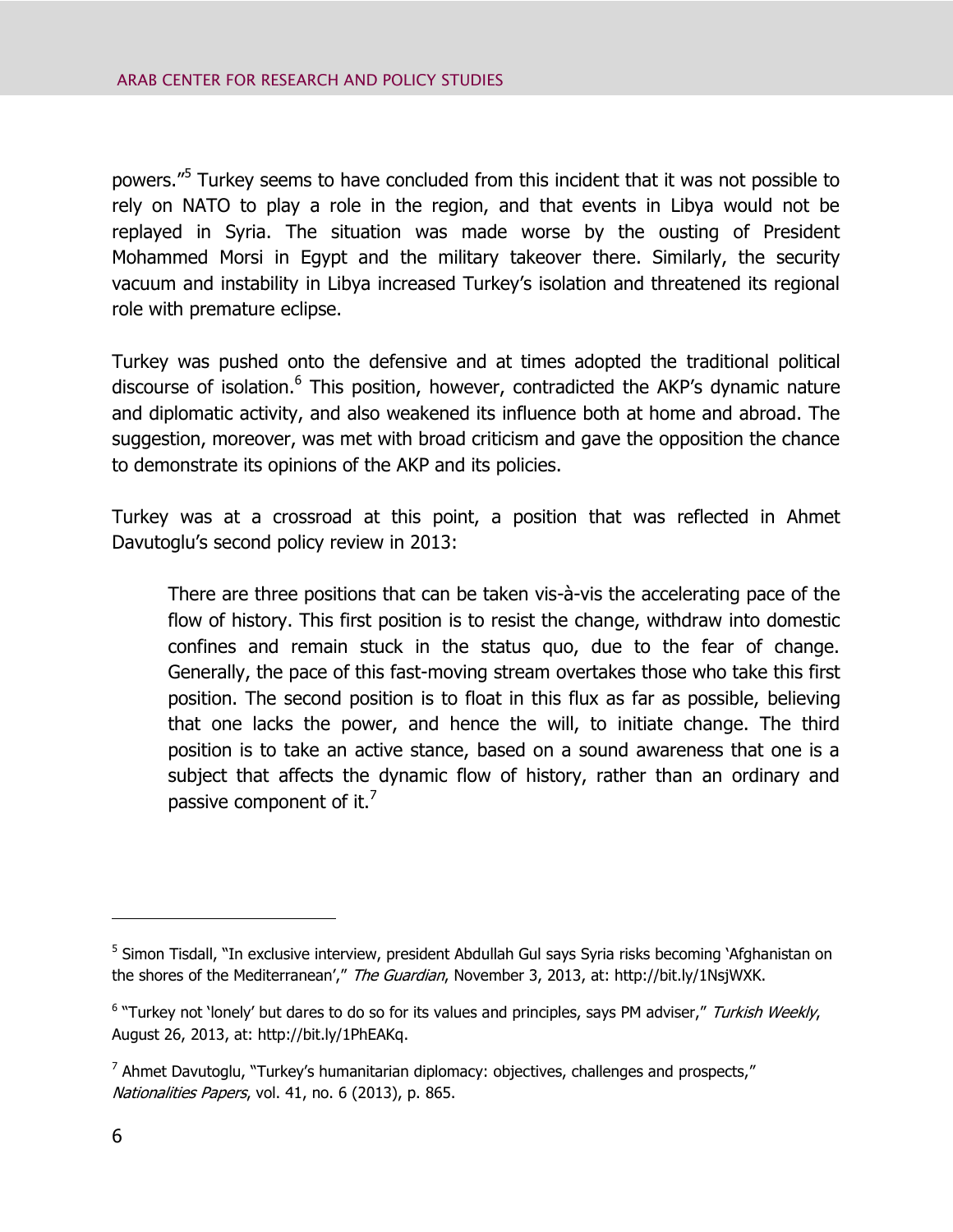These words formed the introduction for Turkey's new humanitarian diplomacy. In his review, Davutoglu explain the need for Turkey to find new ways of thinking that would allow the country to overcome its current impasses:

Actors who try to endure in the face of rapid history need to adapt to the new developments and changing environments. Turkey's foreign policy, in its regional and international dimensions, is a reflection of this adaptation to the new global environment. In order to understand Turkey's active and multi-dimensional foreign policy, we must look at new analytical approaches and concepts to overcome stasis and dead ends. One of the main interpretive principles of Turkish foreign policy, perhaps the most important one at this time, is humanitarian diplomacy.<sup>8</sup>

The three dimensions of humanitarian diplomacy defined by Davutoglu distinguish it from current foreign policy that gives priority to Turkey's involvement in the neighborhood to deal with regional problems and states. The new diplomacy has top priority to local issues in order to solve the problems of Turkish citizens and facilitate their livelihoods, by finding opportunities for them both at home and abroad. The second dimension concentrates on relief work. This was first of all because of the crises arising from the unrest in Iraq and Syria and the flow of refugees to Turkey, but it also covers the provision of humanitarian aid to Africa, Central Asia, and the Balkans as part of soft Turkish power in these regions, which it sees as forming a wider belt of Turkish interests and influence. The third dimension of policy was related to the UN, beginning with work to reform its structure and make it representative of all the world's states, and extending to action with international organizations to influence their decisions and mobilize support for issues which Turkey sees as just, as well as efforts at international mediation and conflict resolution.<sup>9</sup>

On the basis of that review, the active regional role is depicted as having been Turkey's choice over the previous decade. The new policy, instead, puts the emphasis on humanitarian roles in areas of Turkish interest, and participation in international efforts. This implies an expansion of the horizons of foreign policy and its reorientation that

<sup>&</sup>lt;sup>8</sup> Ibid.

<sup>&</sup>lt;sup>9</sup> Ibid., pp. 867-8.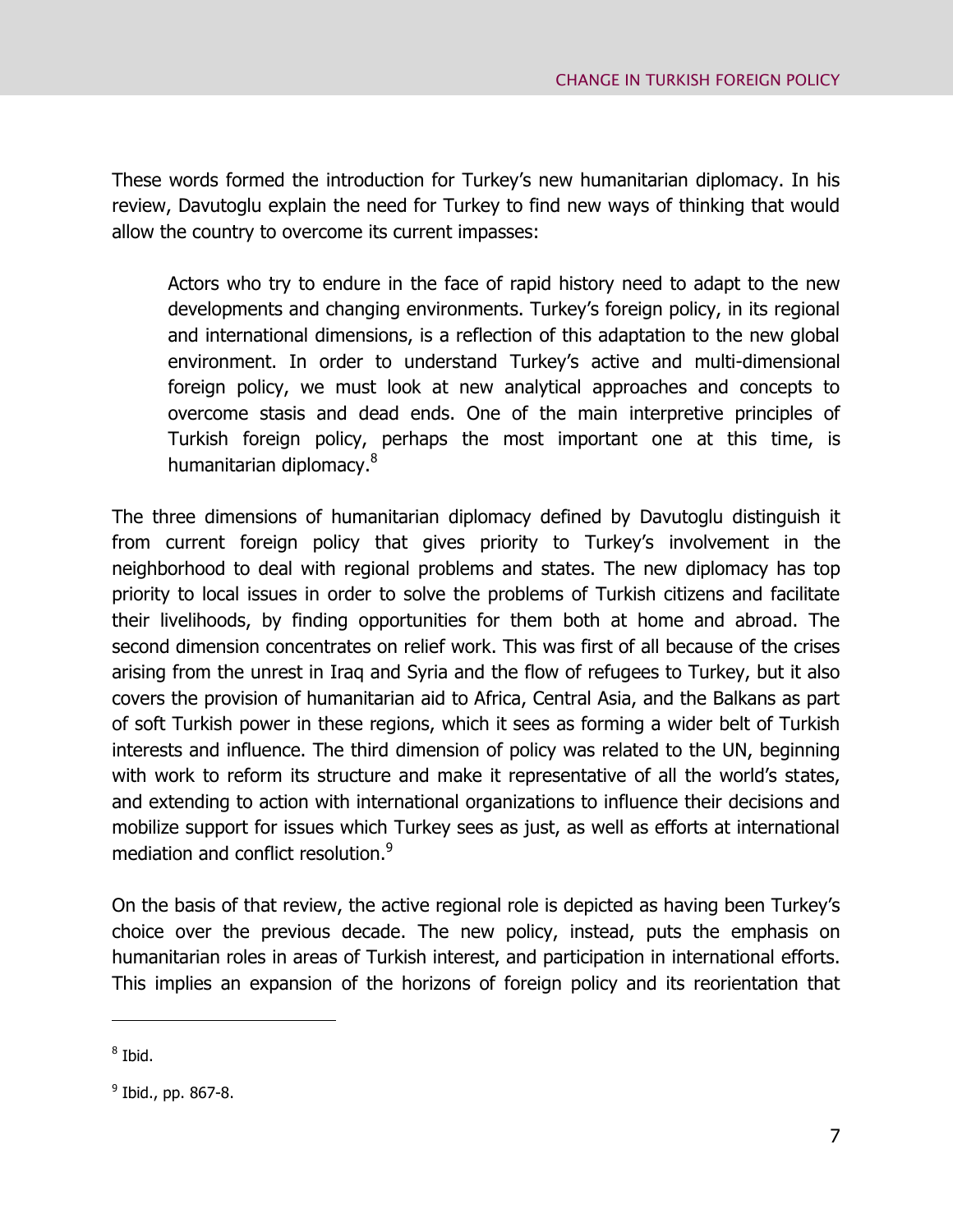transcends its previous focus on active involvement in the Middle East in particular, unless it is to confront direct threats.

## <span id="page-11-0"></span>**3. "The Restoration of Turkey": The Priority of Democracy, Economy, and an International Role**

Regional problems continued to worsen and became entrenched throughout 2014. New and potentially more dangerous threats emerged. Some of the most significant points of concern were the ceaseless tide of refugees flooding across the Turkish border, the complexities of the Syrian crisis, the disintegration of Iraq following the ISIL expansion after the fall of Mosul, the formation of an international coalition against ISIL, and the increased possibility of the establishment of a Kurdish entity in northern Syria.

In fact, the rapid pace of events and the growing number of threats was too much for the states of the region to cope with, and new policies could not be created fast enough to address the problems. For Turkey, the internal challenges faced by the ruling AKP made it more difficult to take decisive decisions. In addition to protests and accusations of corruption, and the confrontation with the so-called "parallel state" – Fethullah Gulen's movement – the government was under pressure not to lose votes in three important elections (municipal, presidential, and parliamentary from March 2014 to June 2015). This made Turkey seem unable to take initiative abroad, even on the most important issues related to threats coming from the neighborhood.

In the midst of the quagmire, Ahmet Davutoglu presented his third review in the summer of 2014 entitled "The Restoration of Turkey," in the hopes of reviving the nation's external role and status. In this review, Davutoglu put forward a markedly different perspective to the ideas prevalent in Turkish writings over the past decade, and turned away from the ambition for regional influence in international policy making. Seeking instead a restoration or revival, Davutoglu reaffirmed the three elements of humanitarian diplomacy developed in the previous year, and once again shunned a direct regional role.

The restoration of Turkey and the revival of its regional and international role rest on three pillars: first, strengthening internal democracy. Davutoglu called democracy "the most essential value of the modern period for Turkey, and we are now facing the necessity to protect it." Second was ensuring the development of a dynamic economy,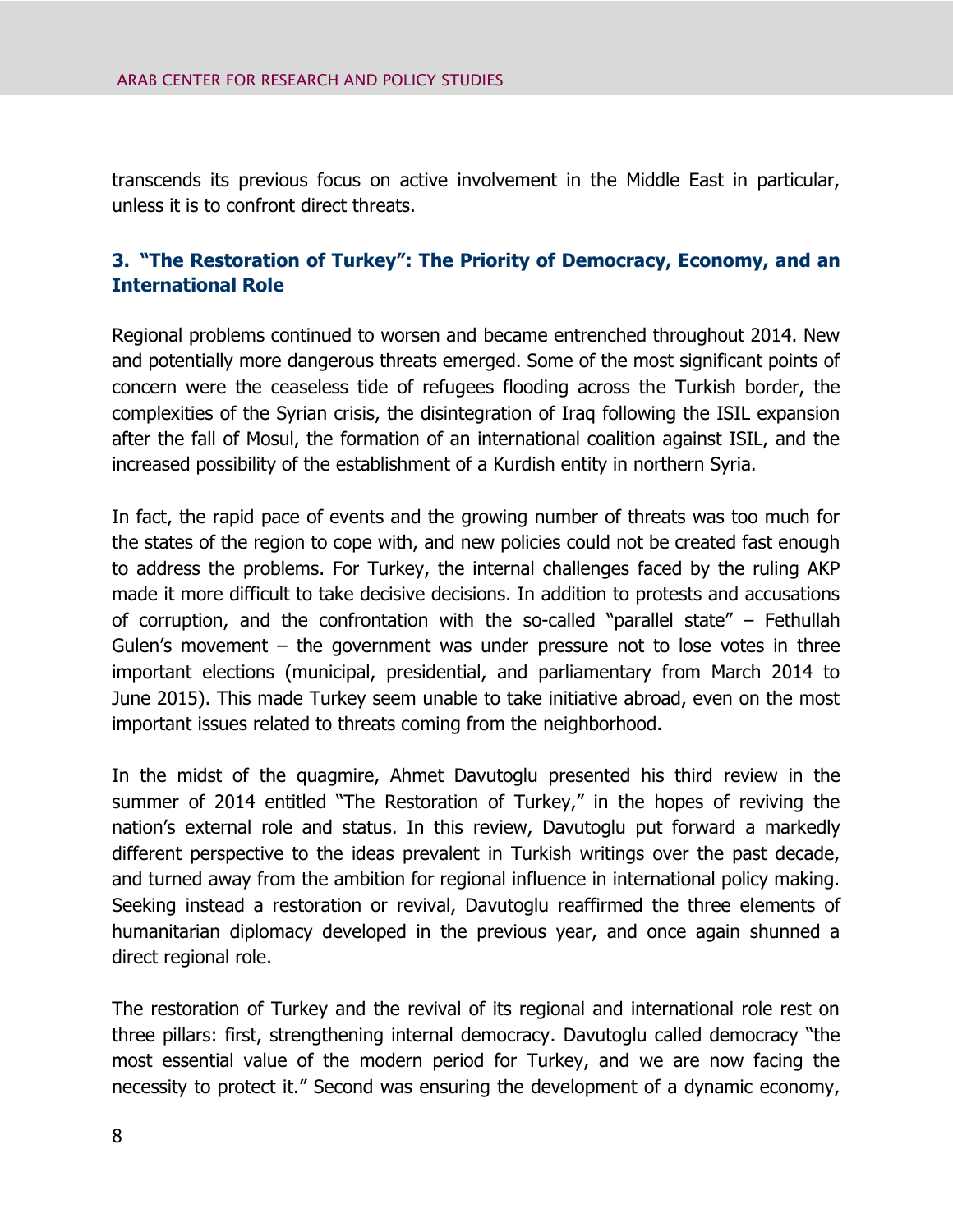since "the strengthening of democracy is not possible if Turkey's economic development does not reflect back on the society through an equal income distribution." Finally, the policy sought a program of active diplomacy, which, according to Davutoglu "is also prestigious diplomacy." He explained:

The moment we lose this prestige, our activeness declines ... Those who adopt a static attitude in dynamic conditions will soon after become victims of that dynamism. On the other hand, societies with a self-renewing reflex show instead the ability to manage these processes and introduce a better-prepared world and country to future periods and even to future centuries and generations. Turkey, with its geography, historical background and dynamic human factor, is among those countries that have the capacity to serve a key role in all these processes. This capacity depends, however, on Turkey's ability to adapt dynamically into the elements brought about by her historical and geographical depth, and utilize each aspect of this adaptation process without separating them. To put it more clearly, if Turkey fails to keep up with the rhythm of the dynamic changes it has been through, it will also run the risk of being left outside of history or of being the victim of history's flow.<sup>10</sup>

Although the first two elements put the focus of policy on the internal Turkish scene over the coming phase, the approach also emphasizes an active diplomacy, which has been a defining feature of the AKP since its inception. The policy will thus continue, but without being restricted to the region or neighborhood. Rather, it will expand to include action that is seen as acting on a humanitarian and international level.

#### <span id="page-12-0"></span>**4. "Consensus Politics" and Regaining Initiative**

 $\overline{a}$ 

The results of the November 2015 Turkish parliamentary elections brought to an end the long period of caution and uncertainty that prevailed following the Arab Spring. The problems of AKP policy, domestic polarization, a relative faltering economy, and the results of the June 2015 elections helped bring about a reassessment of AKP discourse, policy, and a reordering of priorities.

 $10$  Ahmet Davutoglu, "The Restoration of Turkey: Strong Democracy, Dynamic Economy, and Active Diplomacy," Vision Papers, no. 7 (August 2014), pp. 3, 11, 18.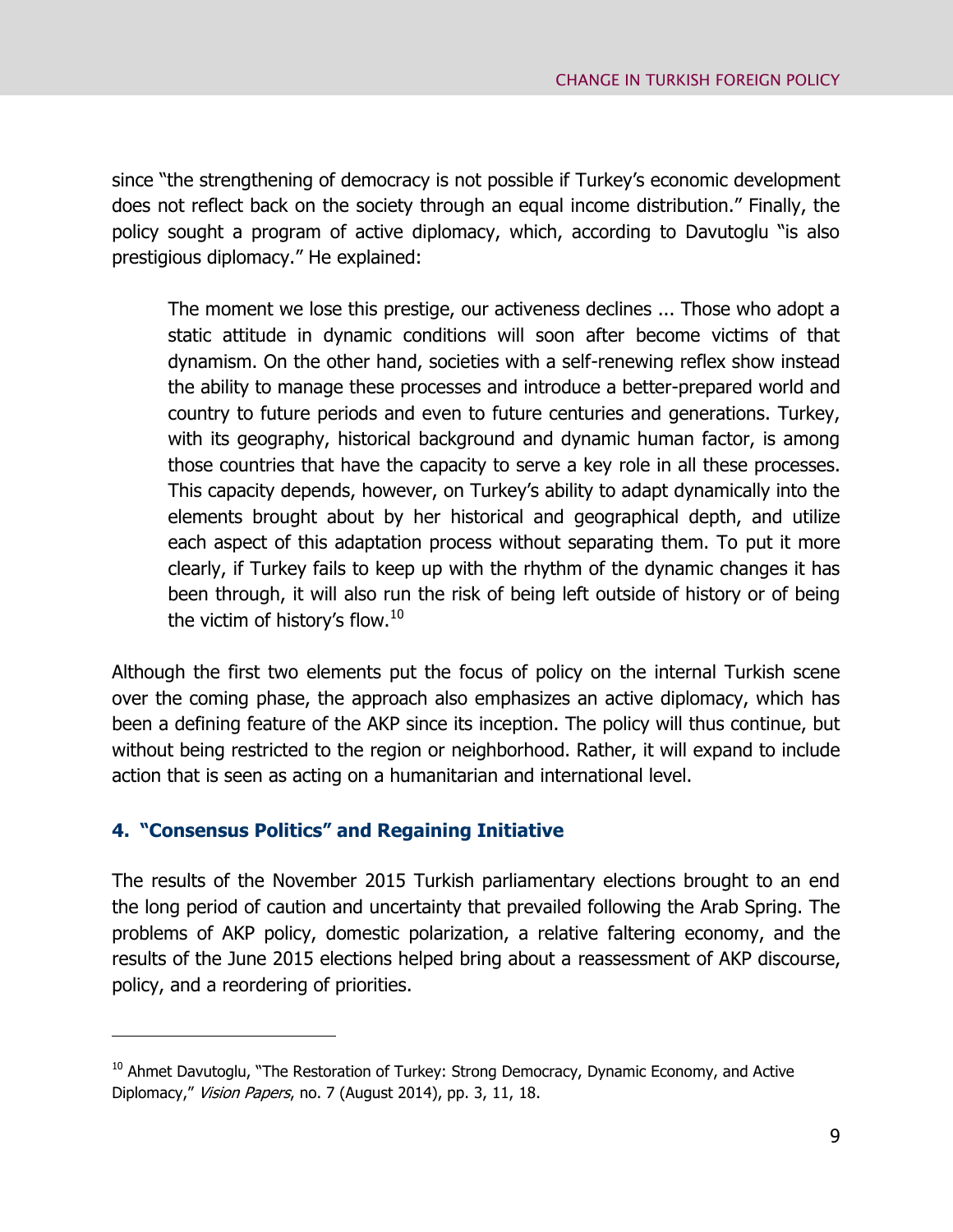Securing a vote of confidence from its electorate, the AKP regained its initiative, and made conciliatory policies as well as a desire for calm the main features of its domestic policy during the coming phase. Since it is expected that the AKP will remain at the center of Turkish politics for years to come, it seems the AKP will be able to fulfill a regional role, one that serves the interests of Turkey and its partners.

Immediately following its victory, AKP party leader Ahmet Davutoglu called for "the new government [to] work to ensure the equal representation of all citizens and take into account all opinions that are constructive." Turkish president Recep Tayyip Erdoğan echoed this call, saying: "[I]t is time to embrace each other regardless of our differences." Presidential spokesperson Ibrahim Kalin coined a new term during the elections celebrations, "consensus politics," which embodied this calming trend. In the wake of the victory Kalin urged Turks to leave behind partisan politics and focus on the major strategic issues. Consensus politics, he said, would be able to overcome unwelcome crises and reduce polarization. This approach, he said, would mean "having the same feeling for a common goal as individuals and as society." The stress was on working according to a shared agenda, which does not eliminate disagreements but furthers Turkey's power, stability, and security; and applies to the interests of regional and global powers that need Turkey as a strong and stable partner in a region engulfed in chaos. $^{11}$ 

The AKP victory, and the long debate over its domestic and foreign policy at the November elections, will not lead to sudden changes in policies. Rather, the victory should consolidate the ideas proposed in the political and intellectual reviews outlined above. The consensus approach and avoiding internal polarization are positions that reflect Turkey's new foreign policy approach; an approach based on the common goals of Turkey's allies and a unified leadership for international action to tackle regional threats and challenges.

Indeed, Turkey has thus far refused to intervene or act unilaterally, even with respect to threats to its own national security. Instead, it is focusing on coordination and action with its allies, for legal reasons and out of political interest connected to cost-benefit

<sup>&</sup>lt;sup>11</sup> Ibrahim Kalin, "Consensus politics after the elections," Daily Sabah, November 7, 2015, at: http://bit.ly/1kT75RX.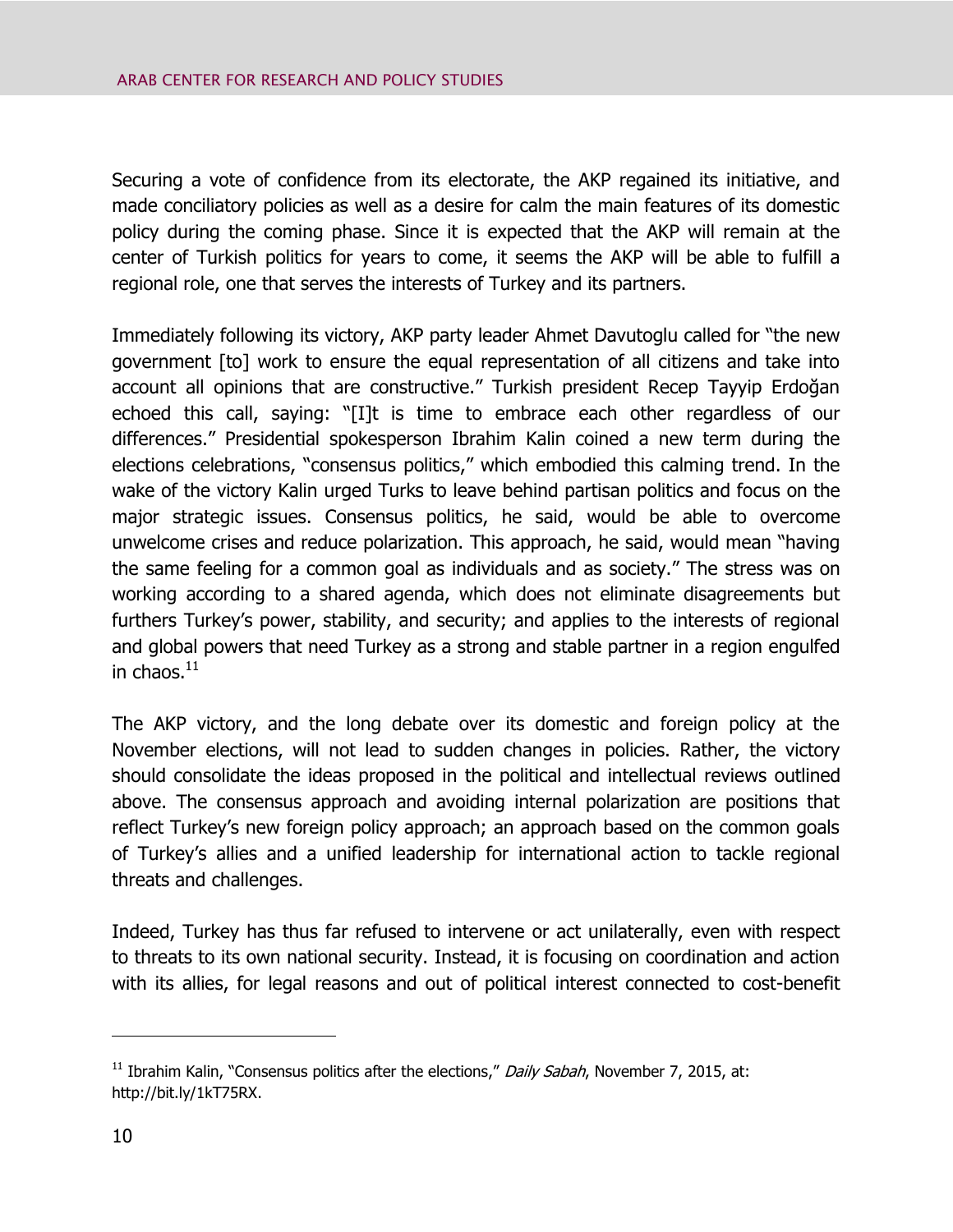calculations, and to restore the balance of power disturbed in the recent past in favor of its rivals.

# <span id="page-14-0"></span>Turkish Foreign Policy and Issues of National Security

The key change in Turkey's regional foreign policy was centrally to the approach the country takes to monitoring issues perceived as a threat to national security. Ankara was now taking reactions to nearby conflicts seriously, and attempting to mitigate the possible negative repercussions of these conflicts. At the same time, and as part of the same initiative, Turkey is giving support to local allies in neighboring states. More than before, then, regional issues play a significant part in determining Turkey's foreign agenda, and restrict what had earlier been an activist and pre-emptive role. Instead, the new policy has transformed the area around Turkey from an arena of influence source for political development and opportunity– into a source of risk, an area from which threats emanate, and economic burden for the nation.

The recent parliamentary election results, however, gave AKP leaders the opportunity once again to restore Turkey as a regional activist. The difference this time would be that action would be taken in the direction of renewed security and military intervention in coordination and cooperation with allies and regional and global powers.

This new direction was confirmed in official statements immediately following the elections. Davutoglu, reinstated as Turkish Prime Minister, spoke shortly after the election win about the planned government policy to confront ISIL. The threat, he announced, demanded:

"An integrated strategy [to end the power vacuum in Syria] including air campaign and ground troops ... But Turkey alone cannot take all this burden. If there is a coalition and a very well-designed, integrated strategy, Turkey is ready to take part in every sense".<sup>12</sup>

Turkish President Recep Tayyip Erdoğan elaborated:

<sup>&</sup>lt;sup>12</sup> "PM Davutoglu calls for combined int'l air and ground campaign against ISIS," *Daily Sabah*, November 10, 2015, at: http://bit.ly/1lJhShY.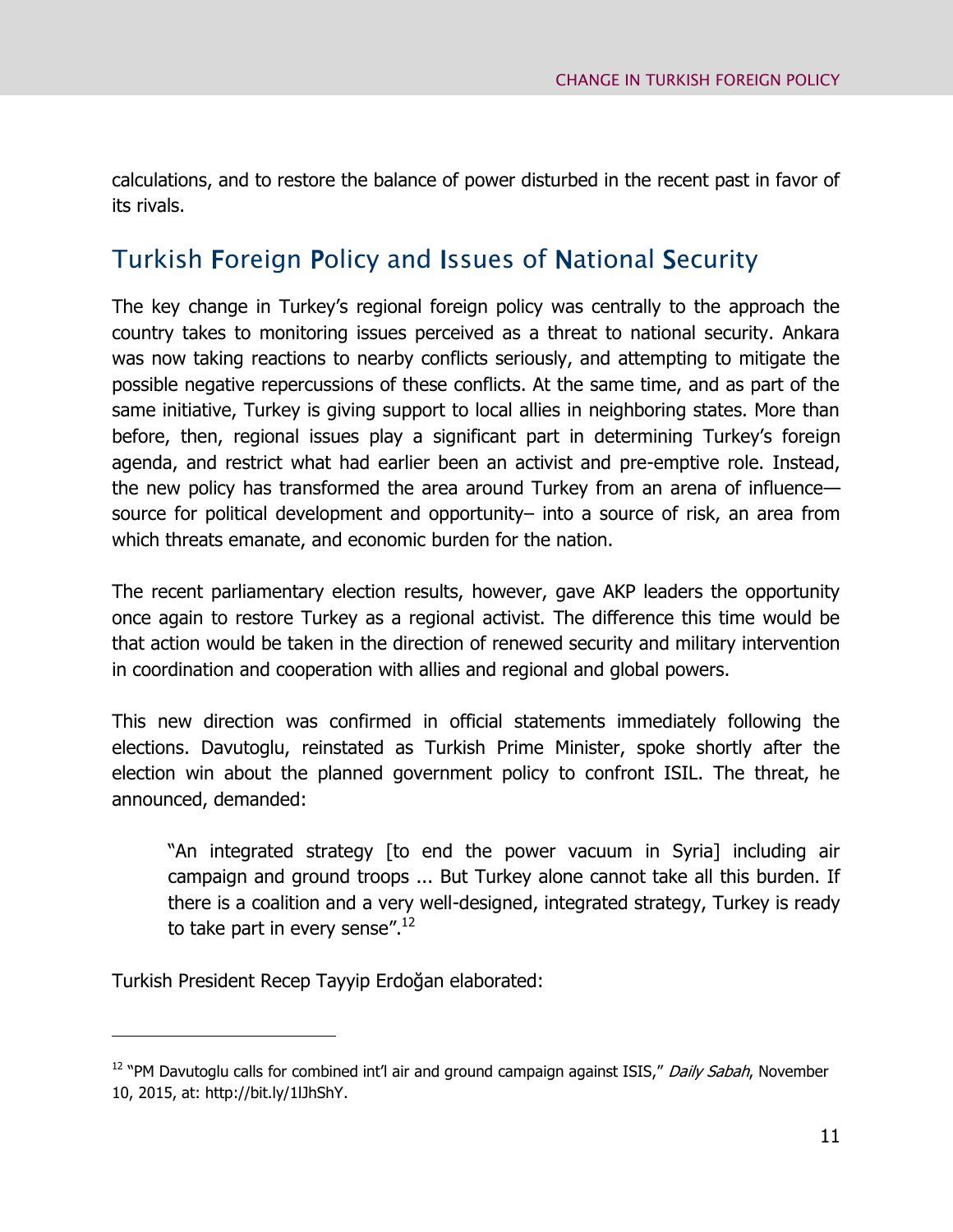"The allies [of Turkey] are moving toward the idea of forming a 'ISIS-free zone' in northern Syria ... There [are] positive developments in this regard ... the allies are starting to agree on a 'terror-free zone' in northern Syria ... If it is necessary, they can use also air bases other than Incirlik against ISIS".

This very generous offer to the international coalition came after Erdoğan had a long telephone conversation with US President Barak Obama on November  $9.13$  This may be an expression of US and Turkish agreement over Turkey's new understanding of its active role in intervention. Interim Turkish Foreign Minister Feridun Sinirlioğlu echoed American sentiments when he argued that ISIS "placed our way of life and national security at risk."<sup>14</sup> In adopting rhetoric similar to that of the Americans in the wake of the 9/11 attacks in 2001, Turkey is setting the stage for a similar and collaborative response to its own "war on terror." What this rhetoric implies is that the overriding priority for the coming period is to finish off ISIL in Syria, Iraq, and the Kurdish regions, while the priority of removing the Syrian regime or the search for a political solution to the Syrian crisis has been put back. This new position is consistent with general international positions, suggesting that Turkey is emphasizing its new vision by working with its international allies, even if this means giving up or delaying some of its own priorities.

### <span id="page-15-0"></span>**1. The Safe Zone: Will it Solve Turkey's Problems in the Neighborhood?**

Turkish foreign policy is currently focused on the one key issue: creating a safe zone in northern Syria. The establishment of the safe area would, it is hoped, achieve a number of urgent fundamental goals: the expulsion of ISIL from northern Syria, stopping Syria's Kurds from taking control over the west bank of the Euphrates, stopping the flow of refugees by ensuring suitable security and living conditions within Syria. At the same time, it would allow Turkey to reconsider its active and influential role supporting the Syrian opposition, in particular since Syria became a space open to regional and international interventions, especially interventions by trans-national militias.

<sup>&</sup>lt;sup>13</sup> "Allies moving toward ISIS-free zone, President Erdogan says," Daily Sabah, November 10, 2015, at: http://bit.ly/1Xqg49f.

<sup>&</sup>lt;sup>14</sup> Burhanettin Duran, "The next government's foreign policy agenda," *Daily Sabah*, November 9, 2015, at: http://bit.ly/1P8za4n.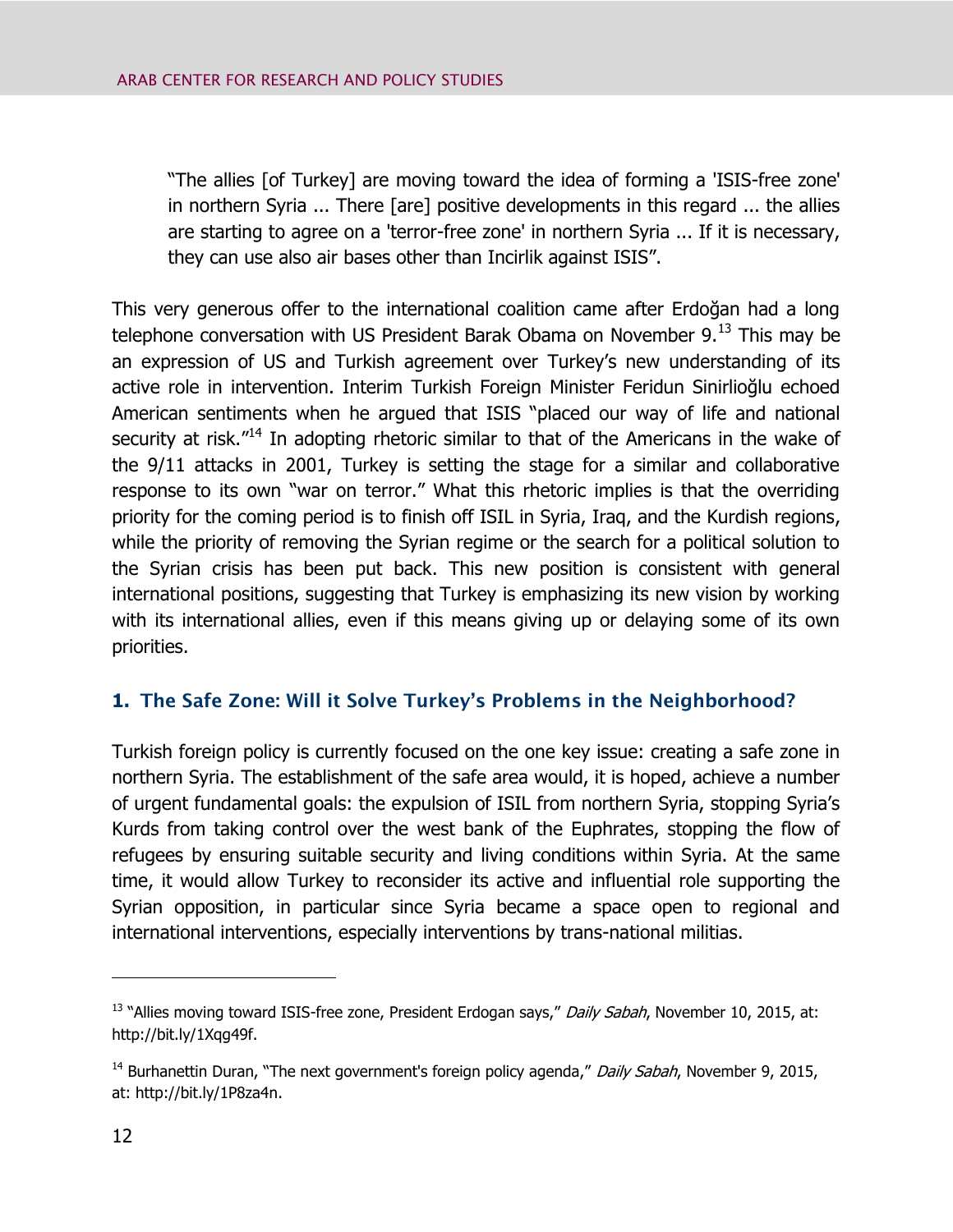As it is imagined by Turkey the proposed safe zone would not extend the whole length of northern Syria—the Turkish-Syrian border is some 900km long. Instead, it would be restricted to a narrow strip of around 10 percent of this distance, extending 98km from Jarablus, west of the Euphrates, to Azaz. The zone would be no more than 30km deep, extending to al-Bab.



Sources: Institute for the Study of War, Hurriyet Daily News

 $\overline{a}$ 

#### **Map of the safe zone, the priority in Turkish foreign policy**<sup>15</sup>

Since 2012, Turkey has sought to intervene militarily via its western allies, NATO in particular, and establish a no-fly zone in Syria. However, Turkey was unable to

<sup>&</sup>lt;sup>15</sup> "U.S.-Turkey deal aims to create de facto 'safe zone' in northwest Syria," The Washington Post, July 26, 2015, at: http://wapo.st/1OuXDwr.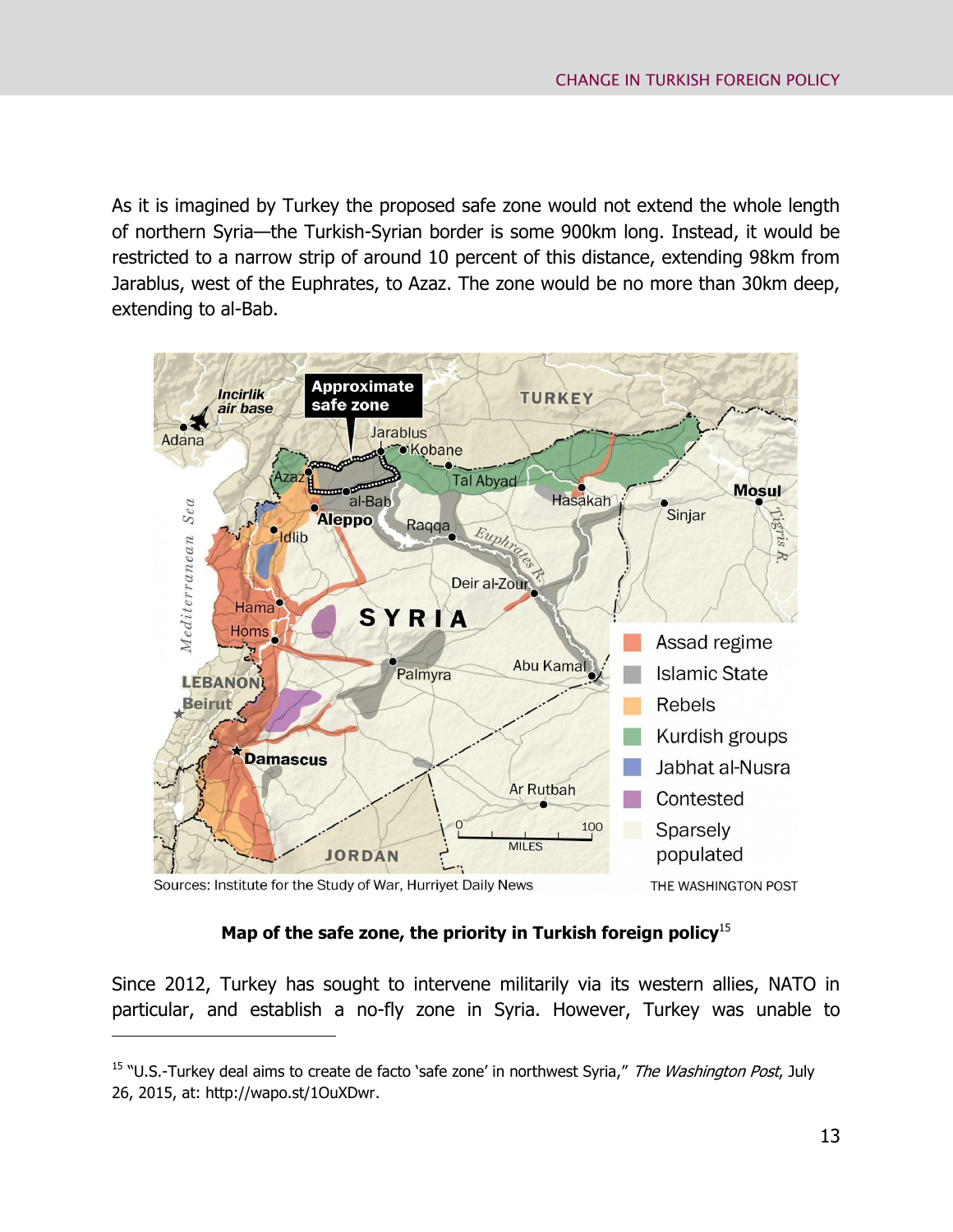persuade the alliance to take such an action, since it lacked a legal justification for doing so.

Turkey had requested NATO support according to Article 5 of the NATO Charter, which stipulates that: "The Parties agree that an armed attack against one or more of them  $\left[ \ldots \right]$  shall be considered an attack against them all.<sup>"16</sup> However, for Article 5 to come into effect, the member state must act in self-defense against the attack; this is in conformity with international law as defined in Article 51 of the UN Charter, which only applies when the aggrieved state requesting the lawful right of self-defense was the state subject to the attack in the first place. Since Turkey was not attacked by the Syrian army, or by any other organization operating on Syrian territory (at least before the ISIL attacks in Ankara), this Article does not apply. Following the ISIL attacks in Ankara, however, Turkey could justify intervention against the Islamist group, as was done in Iraq against the Kurdish Workers Party (PKK), or on the model of states attacked by ISIL (such as France) which have intervened on the basis that Damascus is not realistically in control of its territories, and Syria now acts as a launch pad for the threat, and the current leadership is "unable or unwilling" to prevent it. Despite these developments, creating a no-fly zone or a safe zone on Syrian territory may be difficult to defend legally.<sup>17</sup>

Were Turkey to unilaterally decide that it would create a no-fly or safe zone on Syrian territory, its forces deployed in the no-fly area would not be there legally according to Article 5 of the NATO Charter. This is because Turkey was not attacked by the Syrian regime to begin with. Even if Turkey were subject to attack on its own territory as a result of military clashes within Syria, it would be difficult to convince the alliance of Turkey's right to self-defense, because it would be the party that initiated the attack. Even if Turkey were to succeed in convincing its allies that the situation falls under the rubric of Article 5, that article alone does not guarantee that the alliance will provide

 $16$  NATO, *The North Atlantic Treaty*, Washington D.C. April 4, 1949, at: http://www.nato.int/cps/en/natolive/official\_texts\_17120.htm.

<sup>&</sup>lt;sup>17</sup> Can Kasapoğlu, F. Doruk Ergun and Sinan Ulgen, "A Turkish Intervention in Syria: A Reality Check," EDAM Discussion Paper Series, no. 2 (July 2015), pp. 8-9.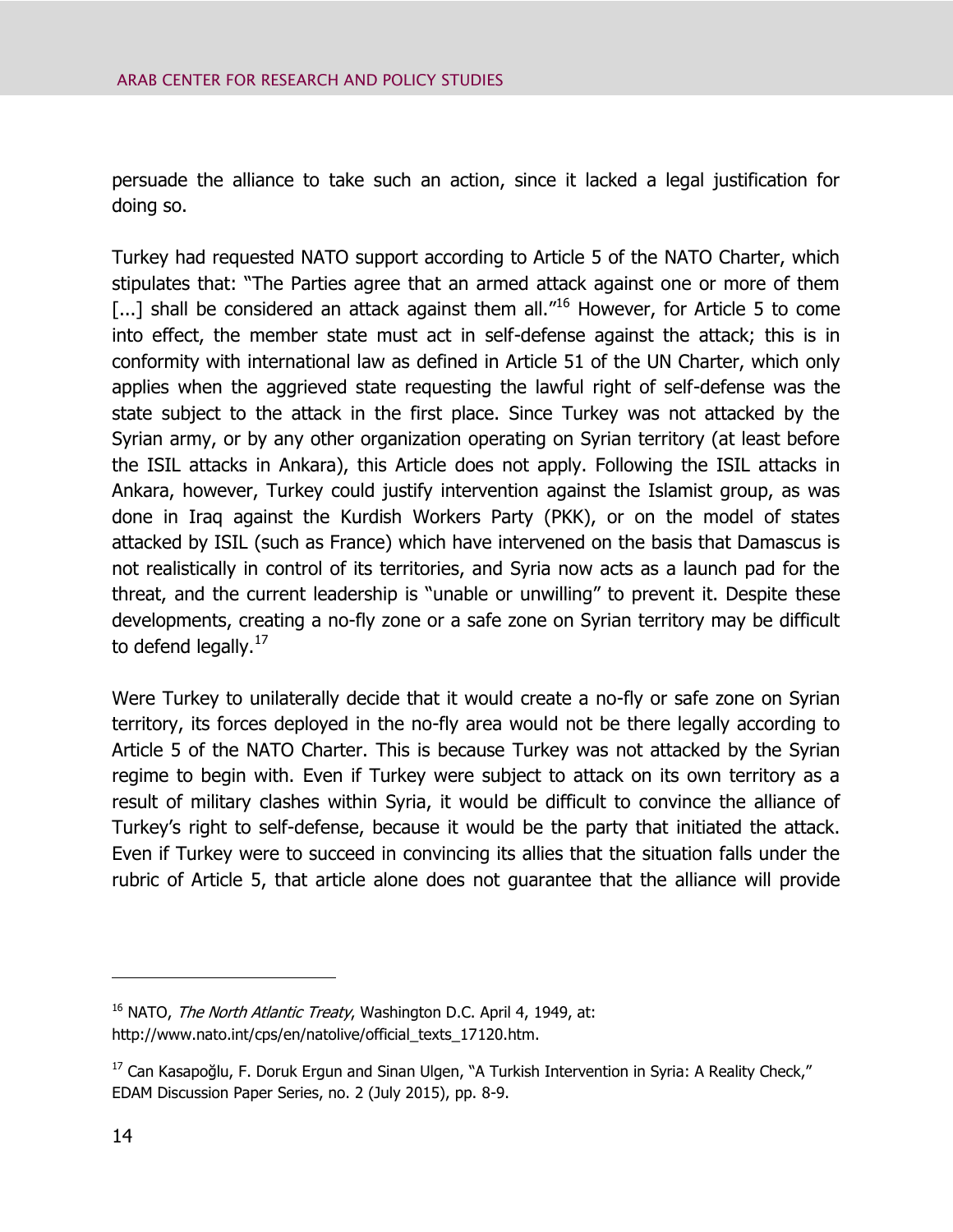Turkey with military assistance, because NATO decisions are unanimous and each individual member state must agree.<sup>18</sup>

As a result of the difficultly of intervention and NATO's having avoided involvement in the Syrian war to date, Turkey's final alternative was to join the US-led international coalition against ISIL and open its Incirlik airbase to facilitate operations.

However, Turkey's goal for a safe zone is not just the eradication of ISIL. Turkey views the Kurdish Democratic Union Party (PYD), given its links to the PKK, as an additional threat to its national security and territorial integrity. As a result, Turkey has upped its rhetoric against the PYD and requested from its allies that they not offer the party any assistance or weapons. After the People's Protection Units (YPG) made advances against ISIL along the Turkish-Syrian border with air support from coalition forces, Turkey began to warn of the risk of the "partition of Turkey." Both Erdoğan and Davutoglu viewed the lack of response by any NATO member state to Turkey's concerns regarding the PYD as "a warning that requires the Turks to unite to prevent the plan to partition the southeast of the country." The AKP used this discourse in its election campaign and succeeded in garnering the support of many Turkish nationalists.

Washington finally responded to Turkey's concerns, primarily it seems because of the need for Turkish airbases to fight ISIL. Spokesman for the US Defense Department Steve Warren stated that Washington would not supply forces of the Syrian Kurdish PYD with weapons, which in future would go to the Syrian Arab opposition in Syria.<sup>19</sup> Turkey saw this as "a satisfactory development".<sup>20</sup>

On the basis of these regional and international agreements, Turkey has decided to cooperate fully and actively with the US-led international coalition against ISIL, and implement the ISIL-free zone. The allies have agreed to take precautionary steps against empowering YPG forces by not providing weapons as Turkey requested. In exchange, measures to establish the safe zone will not directly target the Syrian regime.

 $18$  Ibid., pp. 11-12.

<sup>&</sup>lt;sup>19</sup> Merve Sebnem, "Western allies have a lot to answer for," Daily Sabah, November 11, 2015, at: http://bit.ly/1jjdHHO.

<sup>&</sup>lt;sup>20</sup> Duran.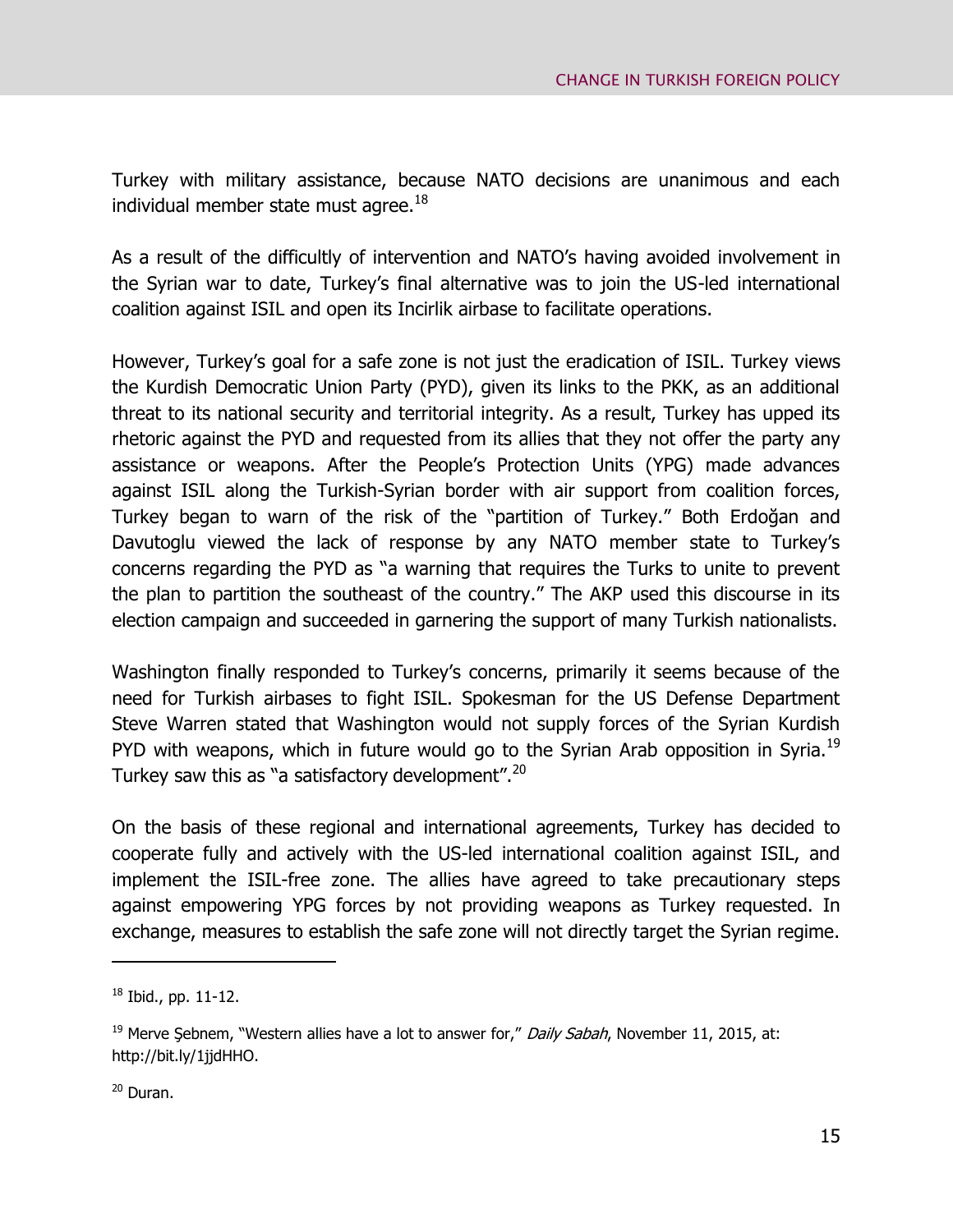This realistic policy and the mutual concessions embody the new Turkish approach, which is based on consensus, working within international collective efforts, and coordination in order to avoid legal restrictions and possible negative consequences of unilateral action.

However, the ISIL-free zone will not solve Turkey's current or long-term problems. What it may achieve is a reduction of the ISIL threat and its attacks in Turkey, the prevention of ISIL control over supply lines to the Syrian opposition, and a partial reduction in the flow of refugees burdening Turkey and Europe. However, a close look at the proposed reality of the safe zone reveal a number of areas that it fails to address in terms of Turkey's identified policy concerns. It will stop neither growing rival regional nor international influences. The question remains, then, does this gap in the identified concerns of the state demand the creation of other policies and decisive measures that could display Turkish power and its status in the regional environment?

#### <span id="page-19-0"></span>**2. Is it Time for Turkey to Show its Power?**

Since the surfacing of AKP ambitions to restore Turkey's regional and international status based on geographic and historical depth and geopolitical thinking, it has tried to achieve its goals by means of soft power and a diplomatic approach. This approach, however, which is sometimes described as idealistic, is inconsistent with the essence of geopolitics, which rests on power politics, expansionism, and achieving interests by all means. The problems with this approach surfaced during the Arab Spring, particularly once there was a widespread belief that Turkey would be a decisive force in Syria, an area it sees as its backyard and the gateway to the Arab region. Over the past four years, domestic and foreign criticism of Turkish policy has mounted because of its lack of realism on the regional level and its refusal to use decisive means in line with the ideas it has promoted about itself as a pivotal regional player. In view of this situation, there are three possible future scenarios: first, a review of the perceptions that drive Turkish policy and then a lowering of the threshold of expectations regarding Turkey's role. Turkey would have to cease inflating its position in the region and the world. The next option would be a decision to reaffirm the current perceptions that drive policy, and then to adjust policies so that they might better achieve Turkish national interests, being ready to use all means necessary. The third option would be a period of relative retreat and isolation, an opportunity to re-group and re-charge. This would mean that a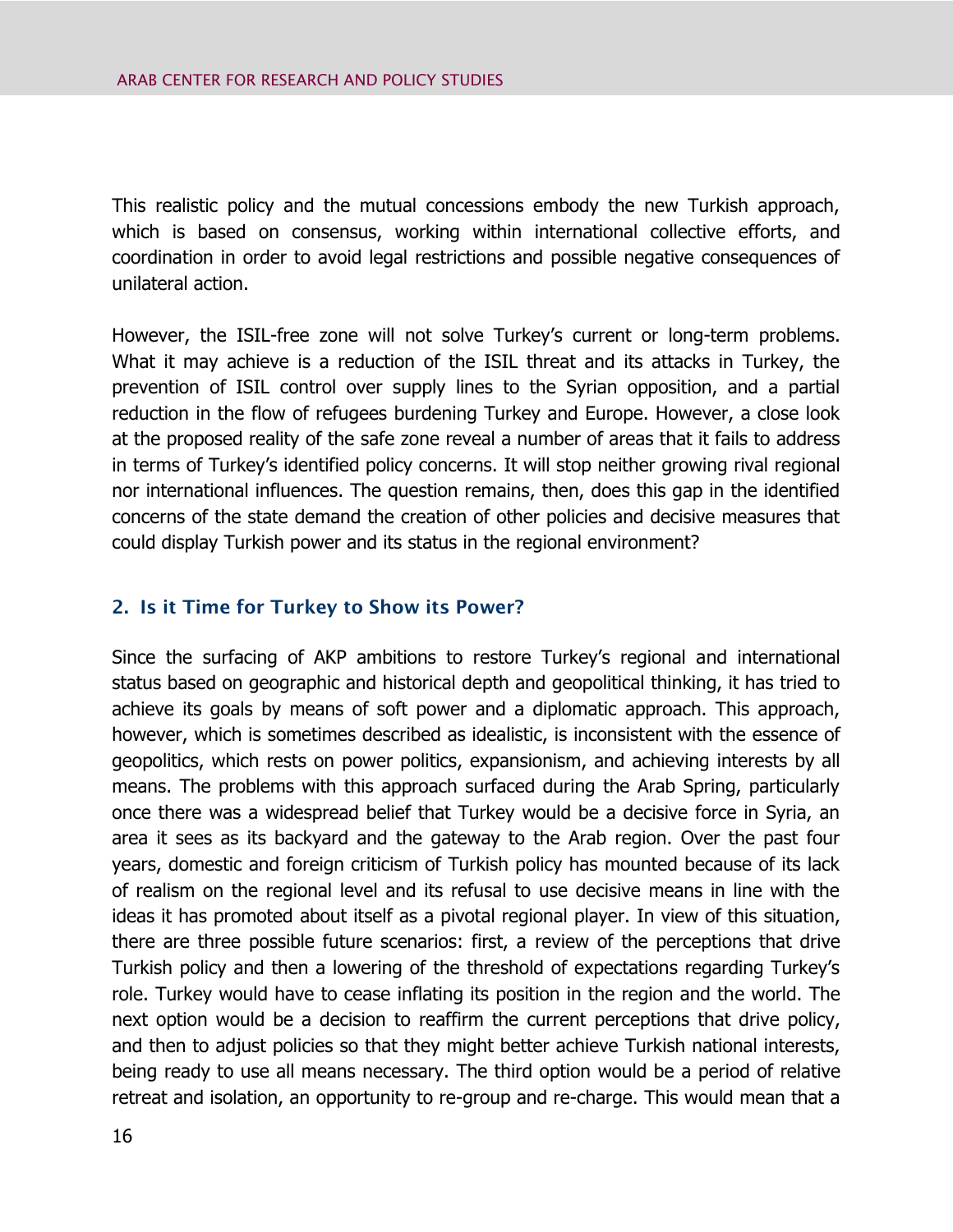period of isolation would come without resorting to political negativity towards the outside world, but at the same time without concealing the major-power ambitions the current leadership sees as a strategic objective. $^{21}$ 

Domestic conditions and the succession of elections in Turkey has meant that the third option remained in effect for some time. Turkey kept an eye on regional and international interventions in Syria, but most action was a reaction to events that directly affected the nation without taking any decisive steps to forward Turkey's own policy priorities. This stance can be seen in reactions of the Turkish government to the Ain al-Arab / Kobani crisis in October 2014, the weakness of its response to Russia's annexation of the Crimea in March 2013, to Russia's extension of its control over the Black Sea (which is also a Turkish sea), and the weakness of its response to Russia's direct military intervention in Syria at the end of September 2015. Even prior to this, Turkey was seen as being totally impotent before Iran's effective and glowing influence in Iraq and Syria. Turkey was also put in an embarrassing position by the strengthening nuclear capabilities of two regional powers, Iran and Israel, while the Turkish nuclear program remains in its infancy. Failure to respond to any of these incidents say criticism mount and finally peak.

Turkey realized it was caught among the aims of the Russian military intervention in Syria. It was worried that intervention would consolidate a long-term Russian presence to its south, which would cut it off from the Arab world, prevent its linkage with the states of the Arabian Gulf, end its role in the region, and perhaps assist the creation of an independent Kurdish entity in its neighborhood. Turkey also realized that Russia's intervention followed the coming together of plans for the safe zone. Russia moved quickly to prevent Turkey gaining an advantage in Syria, and set up a new airbase in rural Lattakia, ready for operation and expansion. This base could become a permanent forward base overlooking Syria, Turkey, and the eastern Mediterranean.

Russian intervention in Syria in general, and its targeting of Turkish symbolic, national, and historical sites in particular (such as the Turkman Mountains in rural Lattakia), crystalized Turkey's accumulated anger. This reached its peak in the decision to shoot

 $21$  Emad Y. Kaddorah, Turkey: An Ambitious Strategy and Constrained Policy, a Geopolitical Approach (Abu Dhabi: The Emirates Center for Strategic Studies and Research, 2015), pp. 133-5.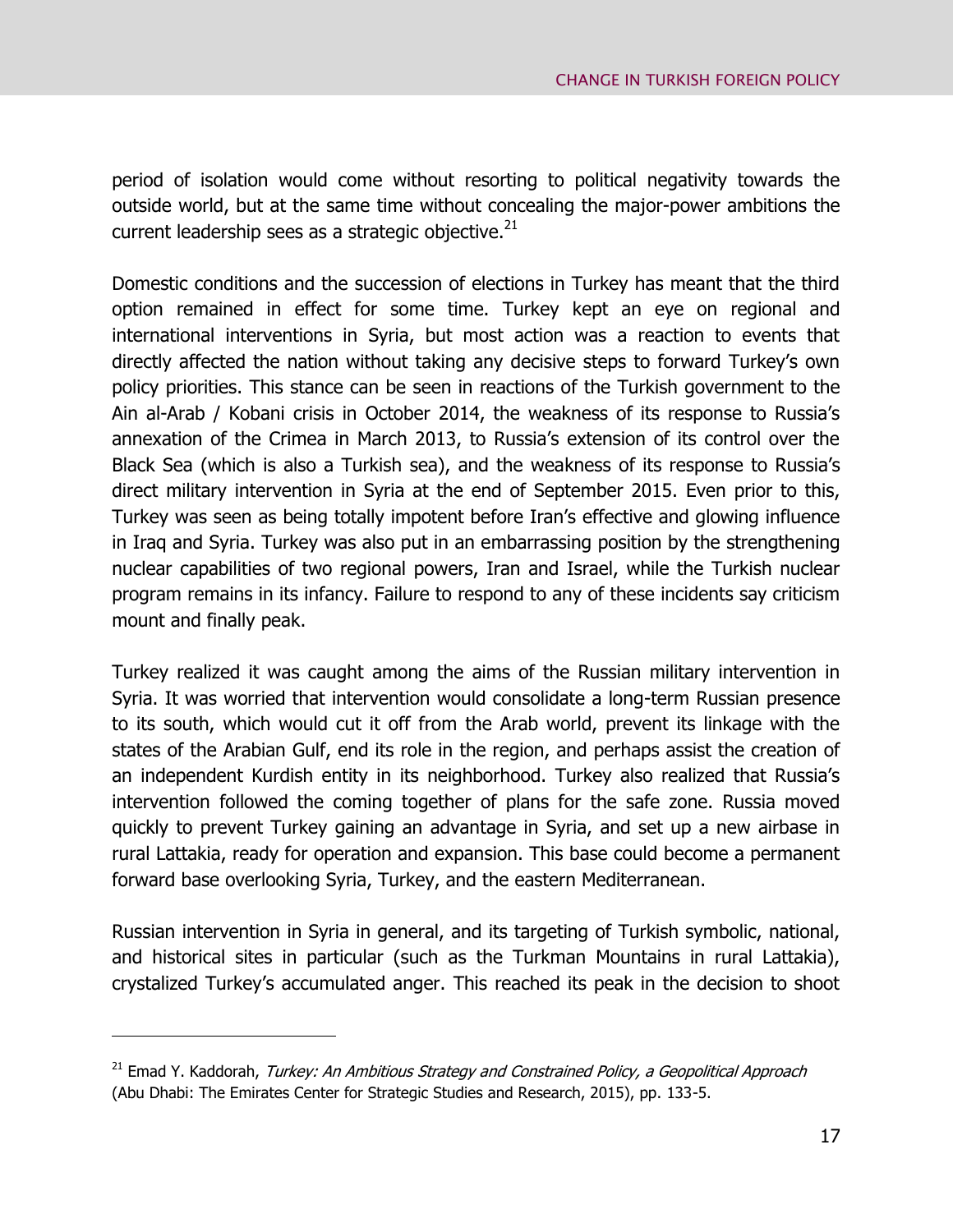down a Russian fighter plane on November 24, 2015. For the first time, the extent of change to Turkey's regional foreign policy became clear.

The flagrant Turkish challenge to Russia represented by the shooting down of a Russian aircraft revealed the change in Turkish behavior towards potential strategic threats. Turkey wanted to set limits to Russia's show of strength in its airspace and in its neighborhood. Turkey also wanted to maintain sovereignty over its territory by the use of force. However, the incident does not indicate a shift in policy, Turkey remains committed to a diplomatic approach and seeks no escalation with Russia. It has stressed that bringing down the jet was not directed at Russia per se, but was a response to the violation of Turkish sovereignty.

Davutoglu displayed the new and strident Turkish tone, marking the end of the period of standing by and putting up with the actions of friends and foes. Shortly after the Russian craft was downed, he said:

We would like the entire world to know that we will take all necessary measures and make any sacrifices when it comes to the lives and dignity of our citizens and for the security of our borders while our country is in a circle of fire ... It must deal with the immediate response of our armed forces to planes violating Turkish airspace today within that context.<sup>22</sup>

Turkey's request for a NATO meeting, its communications with allies, and work through the UN following the downing of the Russian jet can be read as the implementation of its new approach to foreign policy practice. This was crystal clear in the immediate support it gained. Obama announced on the same day that "Turkey has the right, like any state, to defend its territories and airspace," while requesting both sides "avoid any form of escalation."<sup>23</sup> NATO Secretary General Jens Stoltenberg affirmed that NATO had information that Russia had violated Turkish airspace and that "[the alliance] stands in

<sup>22</sup> **"**Turkey has the right to respond if Turkish airspace is violated, says PM Davutoğlu,**"** Daily Sabah, November 24, 2015, at: http://bit.ly/1jjdMLt.

<sup>&</sup>lt;sup>23</sup> "Obama: Turkey Has the Right to Defend its Airspace," US News, November 24, 2015, at: http://bit.ly/1XezLpw.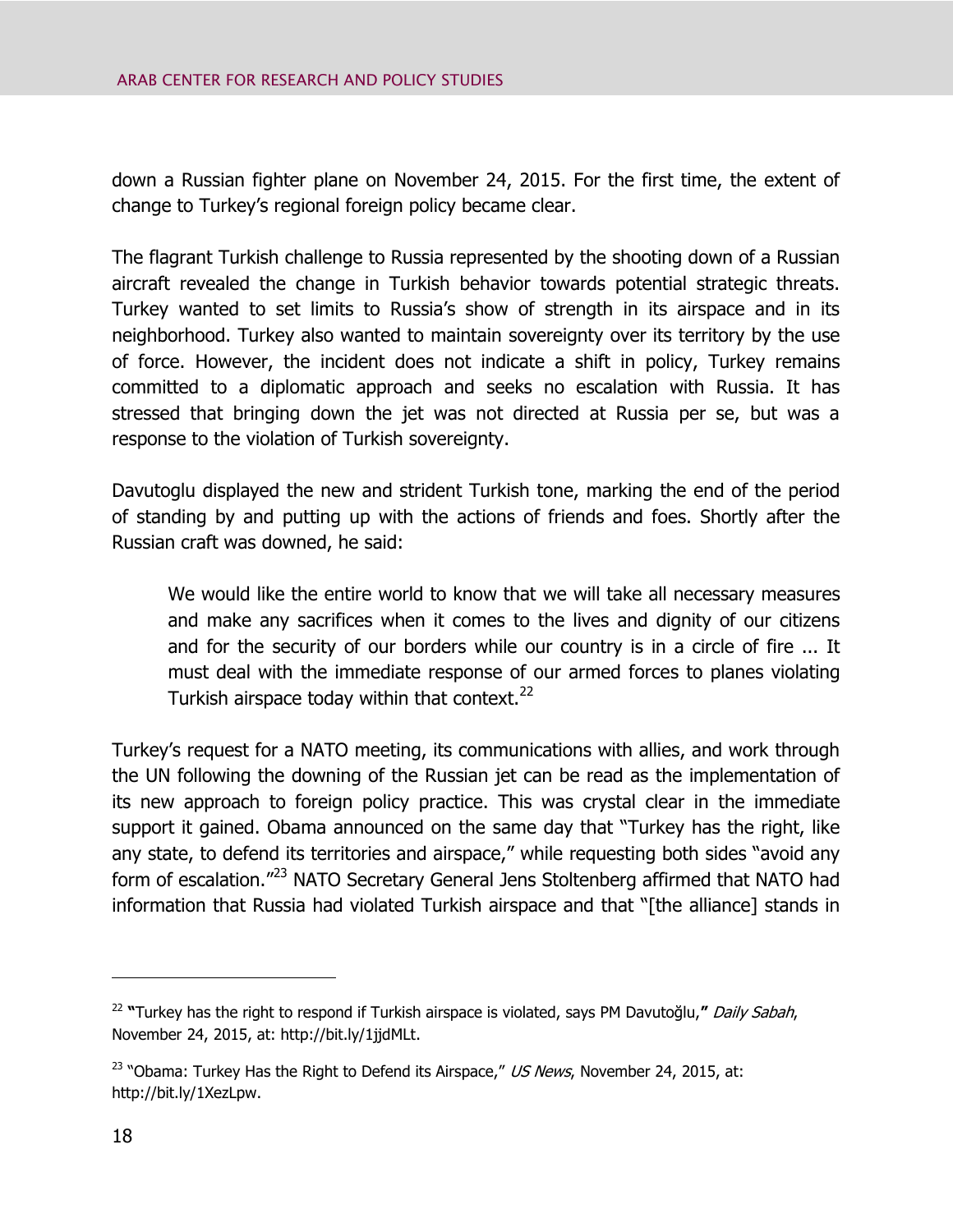solidarity with Turkey and supports the territorial integrity of our NATO Ally, Turkey, $^{724}$ confirming that the move was justified and that Turkey was not an aggressor, but merely had lines that should not be crossed.

The Western support for the action revealed that Turkey had been in constant touch with and coordinated with its allies, especially NATO. This shows how much Turkey has a stock of capabilities and networks it can take advantage of in order to correct the disruption to the balance of power in the region, defend its sovereignty if it is subject to attack or retaliation, and display the deterrent capability of Turkish forces and NATO.

# <span id="page-22-0"></span>Conclusion

 $\overline{a}$ 

Change to foreign policy is usually limited when the same party remains in power. This applies in Turkey as much as it does anywhere else. The AKP's foreign policy has been subject to review between 2011 and 2015. However, the fundamental change in the policy did not yet become apparent.

Although there has been no radical change in Turkish foreign policy, there are two general trends that can be observed. First, the balanced orientation between east and west, a familiar feature of AKP foreign policy, is gradually shifting. Turkey appears to be returning to its traditional pro-western stance on the security and economic levels. The Iranian and Russian interventions in Syria had a direct effect in weakening Turkey's eastward looking approach. The AKP has recently come to realize that strategic reliance on Russia is not sustainable since it has in essence become a rival power and challenger, and is no longer a friendly state for Turkey to rely upon. This was manifest in the aftermath of the shooting down of the Russian plane, despite the moves to make sure that there is no damage to bilateral relations. At the same time, Iran's role as a rival in the region and its policies against Turkish interests in Syria and Iraq have had an effect on relations, making them tense, and revealing the possibility for damage to their strategic bilateral contact. Further strengthening reorientation toward the west are the new challenges emerging in the region post Arab Spring, which have increased the costs and threats to Turkey at the expense of benefits and interests. New signals from

<sup>&</sup>lt;sup>24</sup> "Statement by the NATO Secretary General after the Extraordinary NAC Meeting," Press Release (2015), Issued no. November 24, 2015, at: http://www.nato.int/cps/en/natohq/news\_125052.htm.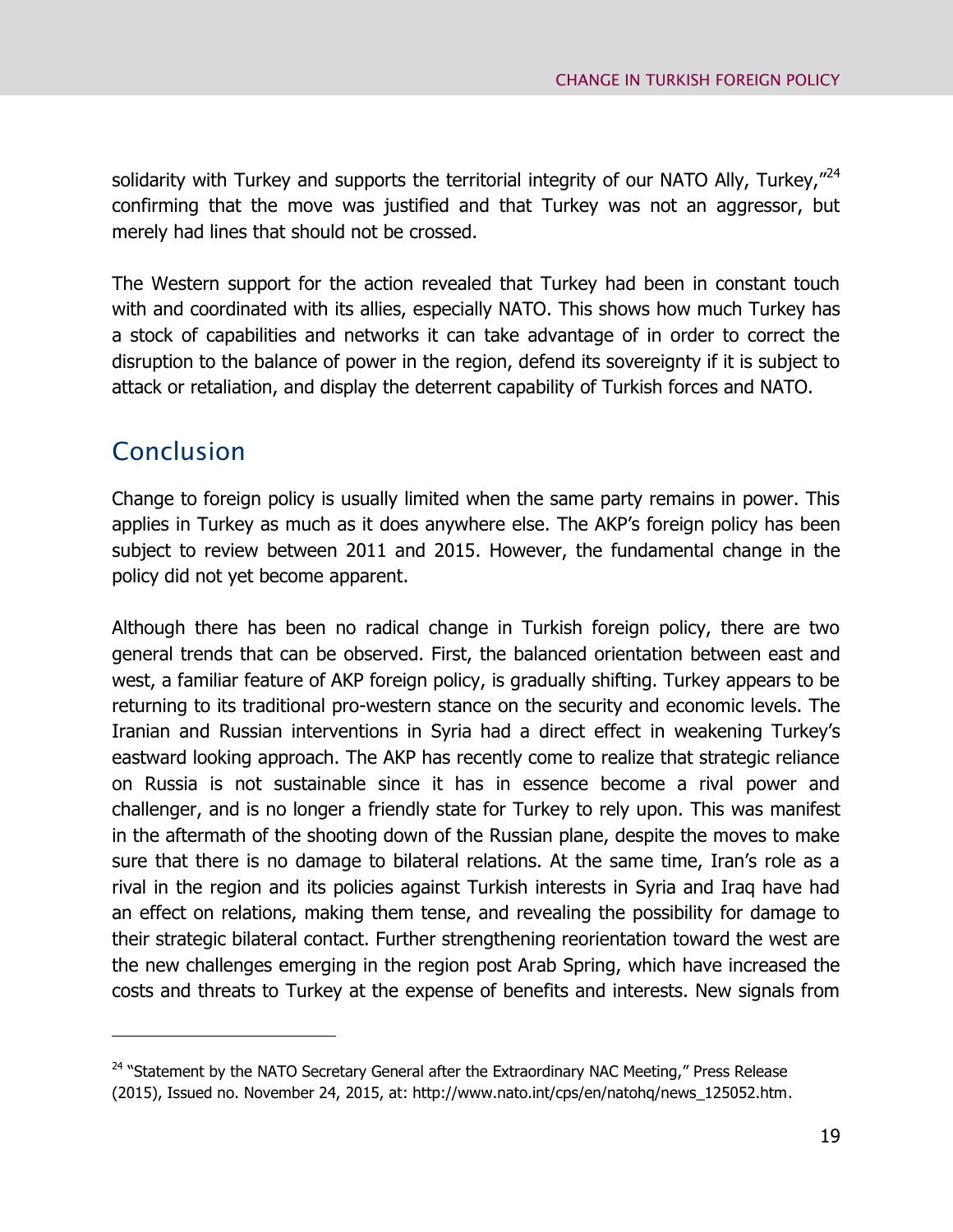Turkish officials point in this direction. For example Turkey's EU Minister Volkan Bozkır has stated: "Turkey has a new government and the government program clearly indicates that Turkey has only one direction and only one train, and this is the train to Brussels. $"^{25}$  The priority is joining the EU and giving new impetus to cooperation with the west.

The second change is development of the AKP's foreign-policy discourse. The party has worked to display its power and the possibility of using it following direct threats to Turkey's national security, and after regional and international powers have started to clearly threaten Turkey's security and interests in the region.

<span id="page-23-0"></span>The possibility that Turkey will adopt a military interventionist approach to confront these dangers cannot be ruled out. This approach, however, will be based on action with allies whose capacity it will call upon to reassert the balance of power, rather than through unilateral intervention. This is consistent with the intellectual and political reviews undertaken by the AKP. The results of the November 2015 elections helped shape the current policy outlook, and at the same time increased opportunities to implement it.

<sup>&</sup>lt;sup>25</sup> "Turkey has only 1 direction and only 1 train and that is the train to Brussels: EU Minister Bozkır," Daily Sabah, December 6, 2015, at: http://bit.ly/1jJBlNO.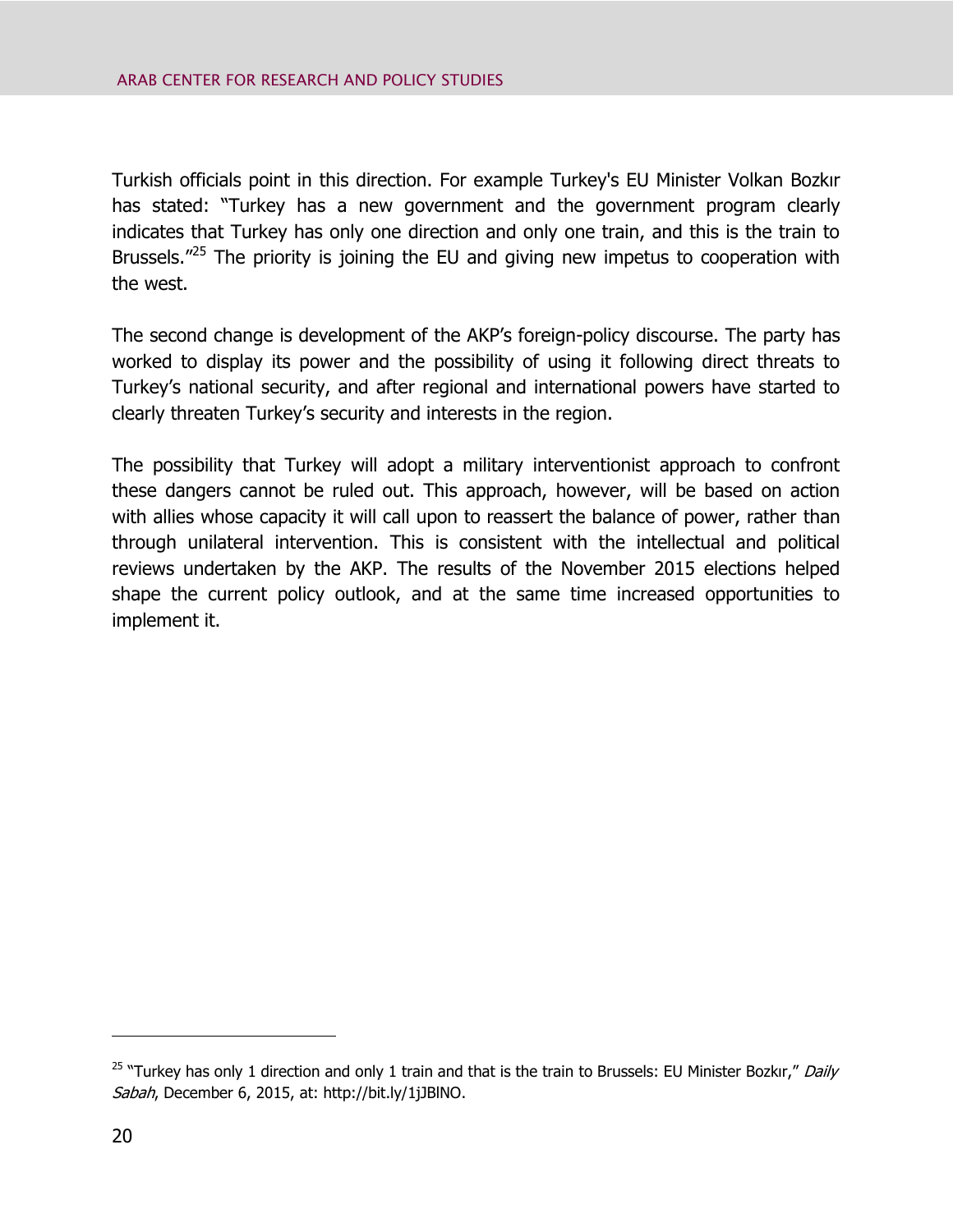## Bibliography

Daily Sabah, **"**Turkey has the right to respond if Turkish airspace is violated, says PM Davutoğlu,**"** November 24, 2015.

Daily Sabah, "Turkey has only 1 direction and only 1 train and that is the train to Brussels: EU Minister Bozkır," December 6, 2015.

Davutoglu, Ahmet. "The Restoration of Turkey: Strong Democracy, Dynamic Economy, and Active Diplomacy," Vision Papers, no. 7, August 2014.

Davutoglu, Ahmet. "Transformation of NATO and Turkey's Position," Perceptions, vol. 17, no. 1, Spring 2012.

Davutoglu, Ahmet. "Turkey's humanitarian diplomacy: objectives, challenges and prospects," Nationalities Papers, vol. 41, no. 6, 2013.

Duran, Burhanettin. "The next government's foreign policy agenda," Daily Sabah, November 9, 2015, at: http://bit.ly/1P8za4n.

Griffiths, Martin et al. *International Relations: The Key Concepts*. London and New York: Routledge, third edition, 2014.

Kaddorah, Emad Y. Turkey: An Ambitious Strategy and Constrained Policy, a Geopolitical Approach. Abu Dhabi: The Emirates Center for Strategic Studies and Research, 2015.

Kalin, Ibrahim. "Consensus politics after the elections," Daily Sabah, November 7, 2015.

Kasapoğlu, Can, F. Doruk Ergun and Sinan Ulgen, "A Turkish Intervention in Syria: A Reality Check," EDAM Discussion Paper Series, no. 2, July 2015.

NATO, The North Atlantic Treaty, Washington D.C. April 4, 1949.

NATO. "Statement by the NATO Secretary General after the Extraordinary NAC Meeting," Press Release (2015), Issued no. November 24, 2015.

Sebnem, Merve. "Western allies have a lot to answer for," Daily Sabah, November 11, 2015.